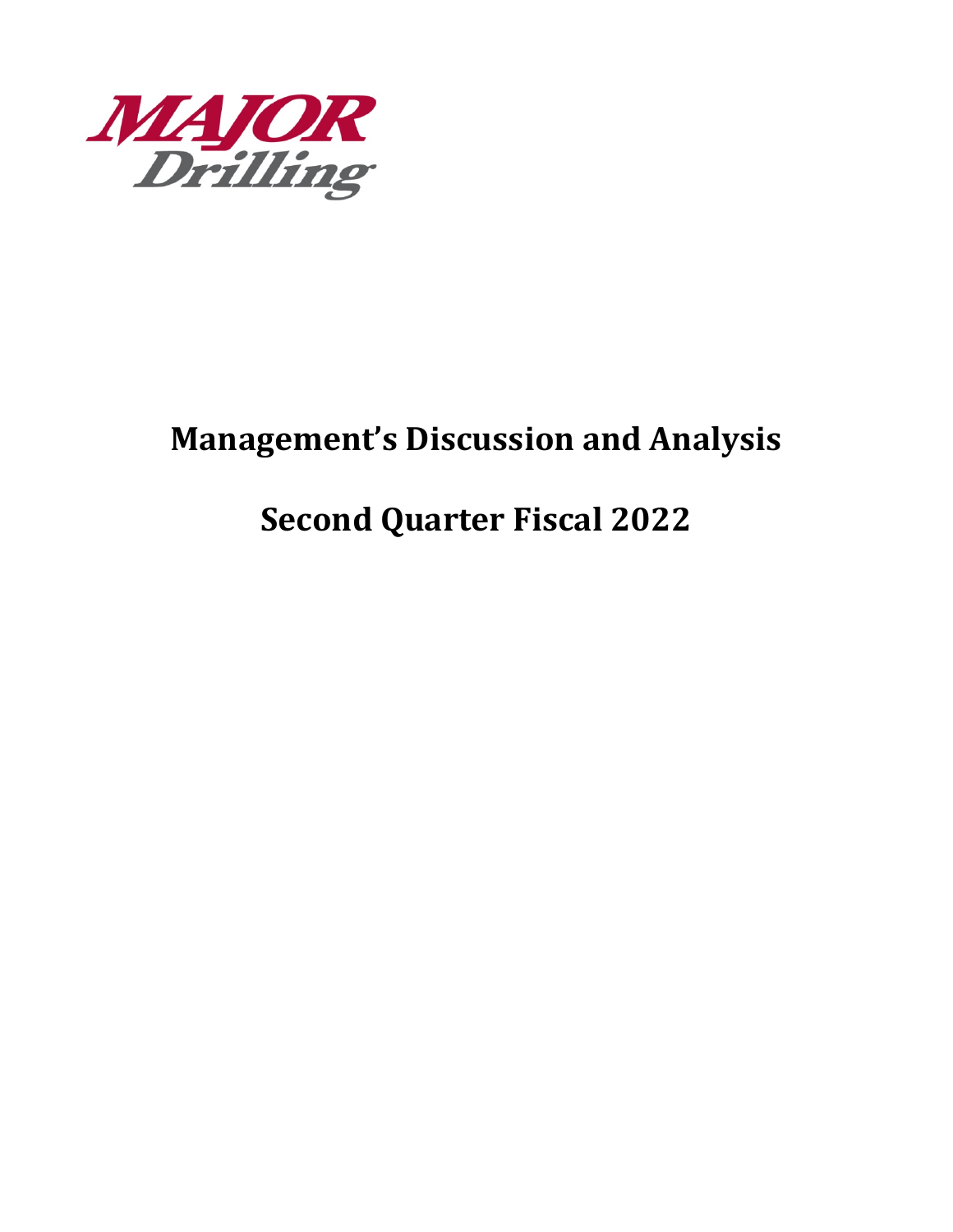# **MAJOR DRILLING GROUP INTERNATIONAL INC.**

# **MANAGEMENT'S DISCUSSION AND ANALYSIS**

This Management's Discussion and Analysis ("MD&A") relates to the results of operations, financial condition and cash flows of Major Drilling Group International Inc. ("Major Drilling" or the "Company") as at and for the three and six-month periods ended October 31, 2021. All amounts in this MD&A are in Canadian dollars, except where otherwise noted.

This MD&A is a review of activities and results for the three and six-month periods ended October 31, 2021 as compared to the corresponding period in the previous year. Comments relate to, and should be read in conjunction with, the comparative unaudited Interim Condensed Consolidated Financial Statements as at and for the three and six-month periods ended October 31, 2021, prepared in accordance with IAS 34 Interim Financial Reporting, and also in conjunction with the audited Consolidated Financial Statements and Management's Discussion and Analysis contained in the Company's Annual Report for the fiscal year ended April 30, 2021.

This MD&A is dated December 2, 2021. Disclosure contained in this document is current to that date, unless otherwise stated.

# **FORWARD-LOOKING STATEMENTS**

This MD&A includes certain information that may constitute "forward-looking information" under applicable Canadian securities legislation. All statements, other than statements of historical facts, included in this MD&A that address future events, developments, or performance that the Company expects to occur (including management's expectations regarding the Company's objectives, strategies, financial condition, results of operations, cash flows and businesses) are forwardlooking statements. Forward-looking statements are typically identified by future or conditional verbs such as "outlook", "believe", "anticipate", "estimate", "project", "expect", "intend", "plan", and terms and expressions of similar import. All forward-looking information in this MD&A is qualified by this cautionary note.

Forward-looking information is necessarily based upon various estimates and assumptions including, without limitation, the expectations and beliefs of management related to the factors set forth below. While these factors and assumptions are considered reasonable by the Company as at the date of this document in light of management's experience and perception of current conditions and expected developments, these statements are inherently subject to significant business, economic and competitive uncertainties and contingencies. Known and unknown factors could cause actual results to differ materially from those projected in the forward-looking statements and undue reliance should not be placed on such statements and information.

Such forward-looking statements are subject to a number of risks and uncertainties that include, but are not limited to: the level of activity in the mining industry and the demand for the Company's services; the integration of business acquisitions and the realization of the intended benefits of such acquisitions; the level of funding for the Company's clients (particularly for junior mining companies); global economic environments; implications of the COVID-19 pandemic; the Company's dependence on key customers; competitive pressures; exposure to currency movements (which can affect the Company's revenue in Canadian dollars); the geographic distribution of the Company's operations; the impact of operational changes; changes in jurisdictions in which the Company operates (including changes in regulation); failure by counterparties to fulfill contractual obligations; as well as other risk factors described under "General Risks and Uncertainties" in the Company's Annual Information Form for the most recently completed fiscal year, available on the SEDAR website at www.sedar.com. Should one or more risk, uncertainty, contingency, or other factor materialize or should any factor or assumption prove incorrect, actual results could vary materially from those expressed or implied in the forward-looking information.

Forward-looking statements made in this document are made as of the date of this document and the Company disclaims any intention and assumes no obligation to update any forward-looking statement, even if new information becomes available, as a result of future events, or for any other reasons, except as required by applicable securities laws.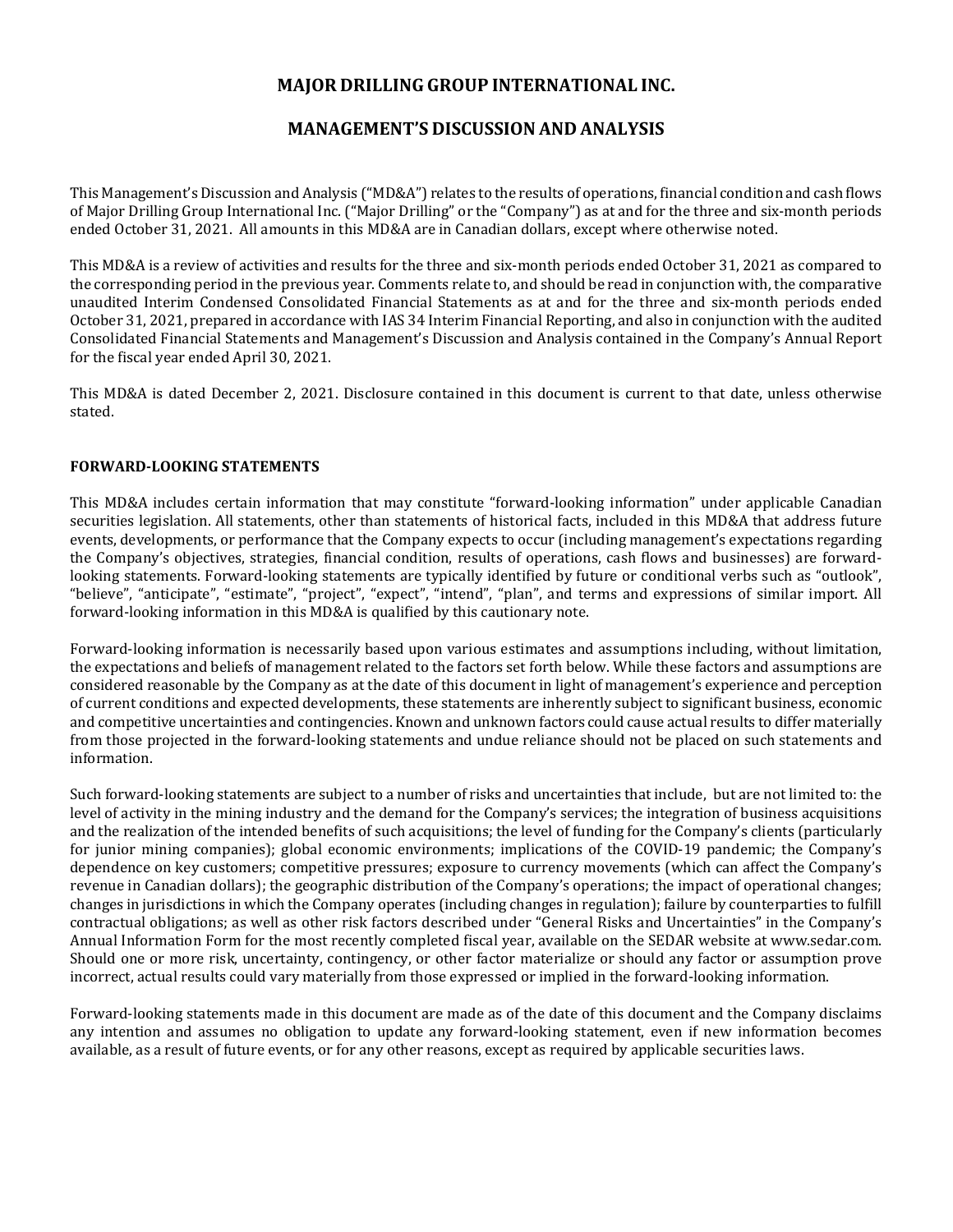### **COVID-19**

Due to the cyclical nature of the business, Major Drilling is well versed in managing successfully during typical cyclical industry downturns, which has also enabled the Company to manage successfully during the COVID-19 pandemic. The Company has a global, diversified, and durable business model that serves well during these times. The Company enforces strict safety protocols, while working with its customers to encompass their safety protocols, to make every effort to ensure all employees remain safe and healthy. The Company's experienced management team has been proactive from the onset of the COVID-19 pandemic and will continue to act quickly to appropriately accommodate any changes in this environment, as necessary.

Activity levels have now returned to pre-pandemic levels in most regions. As the long-term impacts of the COVID-19 pandemic continue to evolve, the Company closely monitors all developments in each of the regions in which it operates, including the changing levels in case counts throughout various jurisdictions, and continues to assess any possible impact on the Company's business, in order to react quickly and take action if warranted.

Clients, suppliers and employees have adapted well to the enhanced safety measures and protocols, which have become a normal part of operations. Vaccine rollouts have progressed, and various economies continue to re-open. Therefore, management continues to believe any impacts on its business will be temporary.

# **CORPORATE OVERVIEW**

Major Drilling Group International Inc. is one of the world's largest drilling services companies primarily serving the mining industry. Established in 1980, Major Drilling has over 1,000 years of combined experience and expertise within its management team alone. The Company maintains field operations and offices in Canada, the United States, Mexico, South America, Asia, Africa, and Australia. Major Drilling provides a complete suite of drilling services including surface and underground coring, directional, reverse circulation, sonic, geotechnical, environmental, water-well, coal-bed methane, shallow gas, underground percussive/longhole drilling, surface drill and blast, and a variety of mine services.

The Company has two categories of customers: junior exploration companies and a diversified portfolio of senior/intermediate companies, for which the Company provides greenfield exploration drilling and/or drilling at operating mines.

At Major Drilling, safety is a core value. The Company promotes a proactive approach to health and safety as keeping people safe is of the utmost importance. The Company's safety standards lead the industry with well-trained, dedicated crews who know safety excellence occurs when every employee understands their right and responsibility to work safely every day. These crews quickly assess and manage risk, leading to better results for the Company's clients. The Company has partnered with industry leaders to develop a safety system that meets or exceeds all applicable government and client standards.

In today's world of rapidly changing technology, Major Drilling is dedicated to finding new and innovative solutions to problems. The Company has invested in a fleet of digitized mobile underground drills that allow less dependence on client resources, as well as increased ability for automation and versatility. Major Drilling is also working towards modernizing its surface rigs through digitization and rod handling to create a safer, more productive work environment, while reducing maintenance costs and preventing downtime.

The Company leverages its collective experience to continuously improve its equipment and processes to meet current and future industry demands. By incorporating impactful technologies, paired with a commitment to environmental and social responsibility, Major Drilling is positioned to remain a leader in the drilling services field as mine discovery and development evolve.

### **BUSINESS STRATEGY**

Over the years, Major Drilling has positioned itself as one of the largest specialized drilling operators in the world by leveraging its main competitive advantages: skilled personnel, specialized equipment, robust safety systems, long-standing relationships with the world's largest mining companies, and access to capital.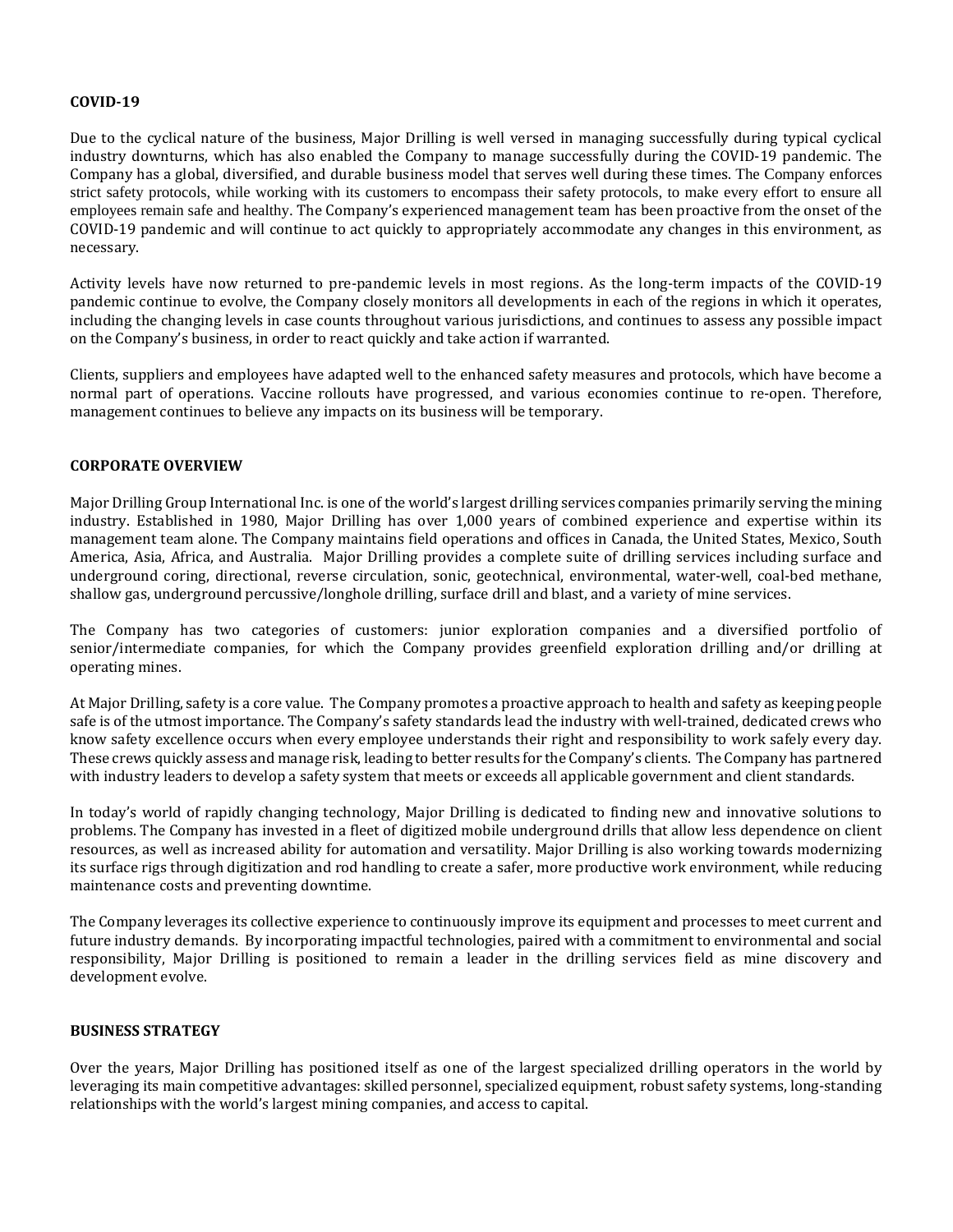As gold reserves decline due to minimal exploration during the recent industry downturn, and the push for a green economy increases demand for copper and other minerals, mining companies continue to deplete the more easily accessible mineral reserves around the world. Attractive deposits will be in increasingly remote locations, areas difficult to access and/or deep in the ground. Major Drilling's strategy is to focus its services on these "specialized drilling" projects and remain the world's leading provider of specialized drilling services by providing quality, safety and results every day, with expert crews that use specialty equipment and techniques in areas that are difficult to access.

Diversification within the drilling field, while maintaining high safety standards that are unparalleled in the drilling industry, continues to be an integral part of the Company's business strategy. Major Drilling has globally diversified operations with a wide variety of equipment available to meet its clients' needs for all phases of their projects, including directional drilling, definition or infield drilling, mine development, dewatering, grade control, and percussive drilling for producing mines. The Company intends to continue modernizing and innovating its fleet and expanding its footprint in strategic areas.

The recent McKay Drilling PTY Limited ("McKay") acquisition provides the Company with a strong established presence in an important growth market, with a state-of-the-art specialized drilling fleet, which incorporates the most advanced handsfree remote operation and monitoring technology.

Major Drilling delivers quality, high safety standards and results on even the toughest sites through the Company's extensive knowledge and experience, focus on safety, and commitment to meeting the local needs of every customer. With the best people on the ground and a well-maintained fleet, the Company partners with its customers and local communities for outstanding results.

A key part of the Company's strategy is to maintain a strong balance sheet. Its financial strength allows the Company to invest in safety and continuous improvement initiatives, to retain key employees, to invest in training and innovation, to maintain its equipment in good condition and maintain sufficient inventory to meet increased customer demands. The Company has the liquidity required for the current industry ramp-up and its financial strength allows it to adapt and manage effectively through challenging periods, such as the COVID-19 pandemic.

Major Drilling categorizes its mineral drilling services into three types: specialized drilling, conventional drilling, and underground drilling.

Specialized drilling can be defined as any drilling project that, by virtue of its scope, technical complexity, or location, creates significant barriers to entry for smaller drilling companies. This would include, for example, deep-hole drilling, directional drilling, and mobilizations to remote locations or high altitudes. Because significant ore bodies are getting more difficult to find, the Company expects specialized drilling services to continue to fuel future growth and the Company believes these skills will be in greater demand over the next two decades.

Conventional drilling tends to be more affected by the industry cycle, as the barriers to entry are not as significant as with specialized drilling. This part of the industry is highly fragmented and has numerous competitors. Because the Company offers only limited differentiation in this sector, it is not its priority for investment.

The Company's underground services include both underground exploration drilling and underground percussive/longhole drilling. Underground exploration drilling takes on greater importance in the latter stages of the mining cycle as clients develop underground mines. Underground percussive/longhole drilling, which relates more to the production function of a mine, provides relatively more stable work during the mining cycles. By offering both underground production drilling and underground exploration drilling, the Company provides a wide range of complementary services to its clients.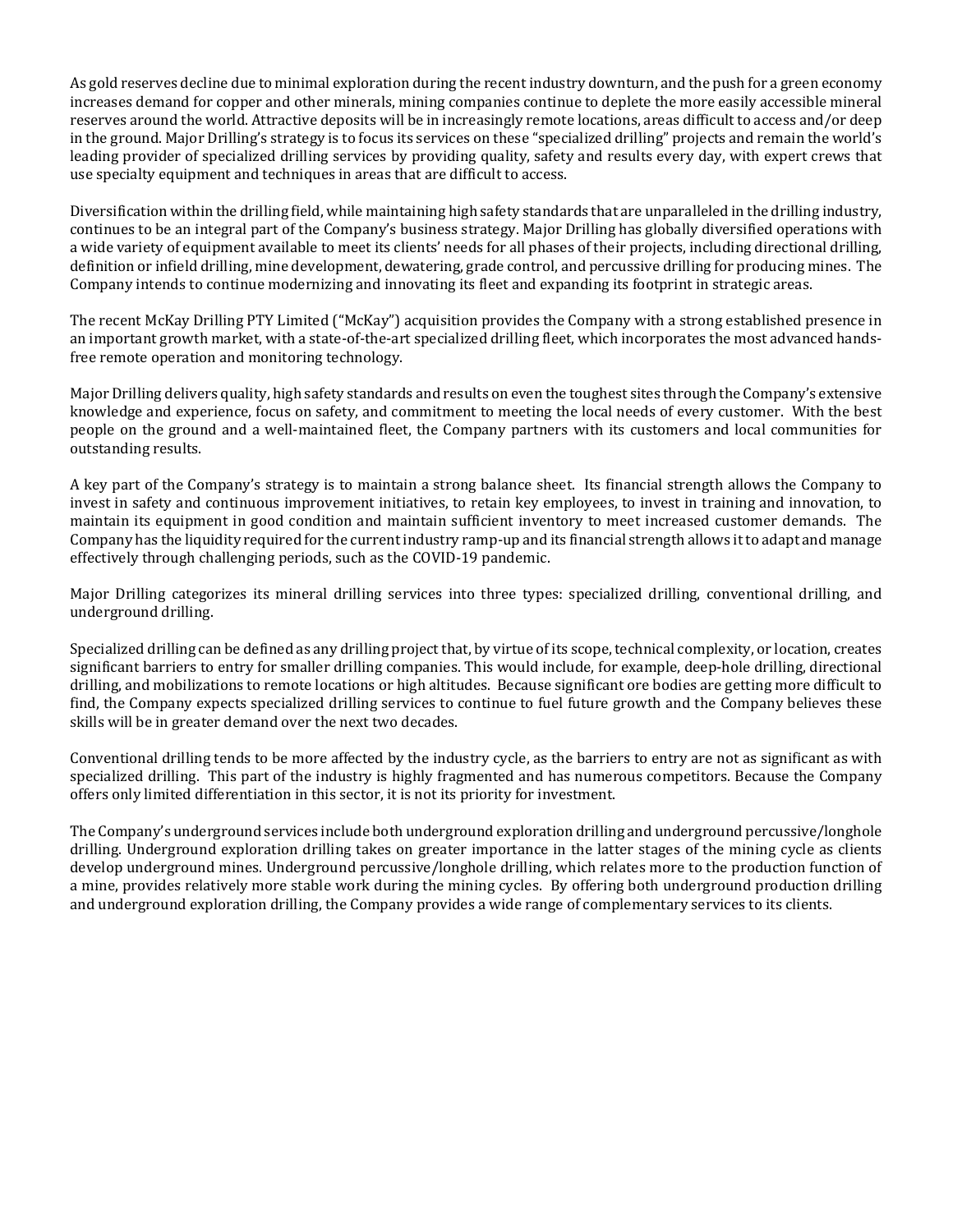# **ENVIRONMENTAL, SOCIAL AND GOVERNANCE ("ESG")**

Major Drilling believes its long-term sustainability depends on the Company serving as: stewards of the environment where we work; valued contributors to the communities where we operate; and responsible corporate citizens in the eyes of the Company's workforce, clients, shareholders, and other external stakeholders. While the Board of Directors and management have long had responsibility and oversight over ESG practices of the Company, in fiscal 2020, it began the process of consolidating its ESG efforts under an ESG Framework in order to formalize its risk management structure and mitigation strategies. The Company's ESG Policy was adopted in fiscal 2021, complementing other corporate policies such as its Code of Ethics and Business Conduct, Diversity Policy, Anti-Corruption Policy, and Human Rights Policy; its critical governance mechanisms such as the global Whistleblower Program; and its industry-leading workforce Health and Safety Program.

Major Drilling remains committed to delivering impactful contributions to the communities where it operates around the world, such as through its longstanding Indigenous partnerships in Canada, and frequent community initiatives by its teams worldwide, including multiple donations to aid in the fight against COVID-19.

# **INDUSTRY OVERVIEW**

The metals and minerals drilling industry is reliant primarily on demand from two metal groups: gold and base metals. Each commodity group is influenced by distinct market forces. The latest market downturn was marked by a lack of exploration and depleting reserves, with many mining commodities projecting a supply deficit going forward.

Gold has historically been a significant driver in the mining industry, accounting for 40 to 50% of the global exploration spend. Exploration activity generally varies up or down with the trend in gold prices. The COVID-19 outbreak has created economic uncertainty, and as gold is a safe-haven asset, prices reached historic highs in the first half of fiscal 2021, rising above US\$2,000 per ounce, while copper prices have remained at historical highs for most of calendar 2021, which supports a favourable exploration environment as mining companies look to replenish their depleting reserves.

The demand for base metals is dependent on economic activity. In the longer-term, the fundamental drivers of base metals remain positive, with worldwide supply of most metals expected to tighten and higher demand coming from the emerging markets. As these markets continue to urbanize, the requirement for base metals will continue to increase at the same time as easily accessible reserves are being depleted. As well, new infrastructure budgets announced around the world will require more copper and other metals, which should accelerate the depletion of those reserves. Also, the growing demand for electric vehicles should increase demand for metals such as copper, lithium, and cobalt.

Mineral reserves for gold and base metals continue to be depleted. As resources in some areas are also becoming depleted, future mineral deposits will have to come from areas difficult to access, either in remote or politically sensitive areas, deeper in the ground or at higher altitudes. As junior mining companies continue to raise capital to fund exploration programs, this should improve demand for specialized services in the future as stability returns to the industry.

### **BUSINESS ACQUISITION**

On June 1, 2021, the Company completed the purchase of the issued and outstanding shares of McKay Drilling, a leading specialty drilling contractor based in Perth, Australia, providing Major Drilling with a strong established presence in an important growth market.

Founded in 1990, McKay is a leader in reverse circulation drilling and operates a state-of-the-art fleet of 15 high-capacity reverse circulation rigs and 5 deep-hole diamond rigs, with the most advanced hands-free remote operation and monitoring technology. McKay's fleet is at the very high end of specialized drilling equipment and includes support equipment and inventories necessary for its operation. The company is widely regarded as an innovator in the Australian mining industry and has long-standing relationships with Australia's largest mining companies.

While McKay's historical performance should not be viewed as guidance for future performance, for the twelve-month period ending March 31, 2021, McKay generated revenue of approximately AUD\$60 million and EBITDA of approximately AUD\$17 million.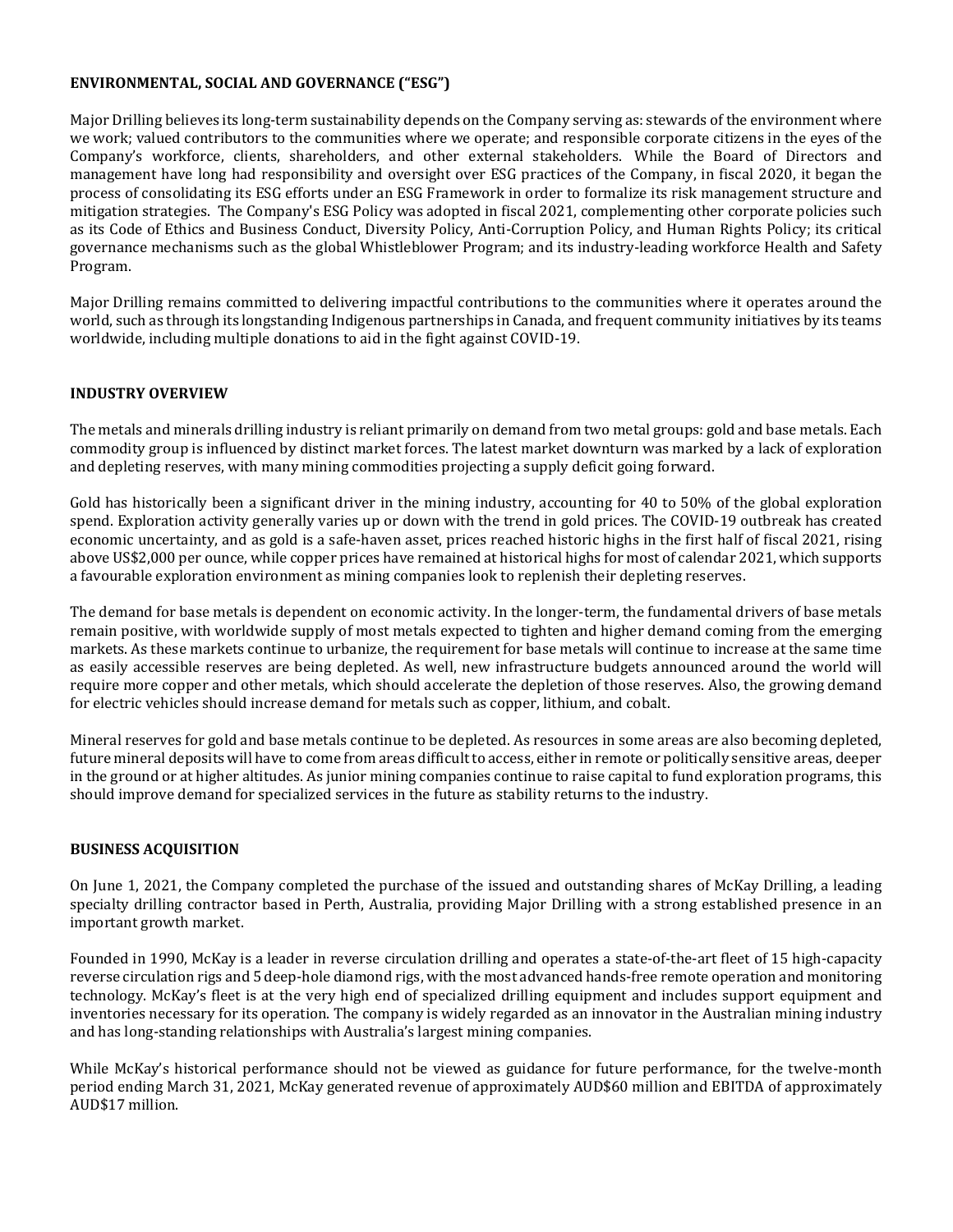The purchase price for the acquisition is valued at an amount up to AUD\$80 million, or approximately CAD\$75 million, consisting of: (i) a cash payment (funded from Major Drilling's cash and existing debt facilities) of AUD\$40 million; (ii) AUD\$15 million paid through the issuance of 1,318,101 common shares of Major Drilling, valued based on the volume weighted average price of the common shares prior to closing; and (iii) an earn-out of up to AUD\$25 million payable in cash over the next three years, based on the achievement of certain milestones.

The results of operations of McKay are included in the Interim Condensed Consolidated Statements of Operations from June 1, 2021. Since the date of acquisition, revenue attributable to the McKay operations for the three and six months ended October 31, 2021 was approximately \$19 million and \$31 million, respectively and earnings were approximately \$3 million and \$5 million, respectively. Had the business combination been effective as of May 1, 2021, pro-forma revenue and net earnings of the combined entity for the six months ended October 31, 2021, would have been approximately \$327 million and \$26 million, respectively.

# **OVERALL PERFORMANCE**

The Company once again recorded its highest quarterly revenue since the second quarter of fiscal 2013, with revenue for the quarter ended October 31, 2021 at \$170.7 million, up 50% from revenue of \$114.2 million recorded for the same quarter last year, and up 13% from the first quarter of this year.

Gross margin percentage for the quarter was 22.0% compared to 20.0% for the same quarter last year. Adjusted gross margin, which excludes depreciation expense (see "Non-IFRS financial measures"), was flat at 28.3% quarter over quarter.

The Company generated \$30.7 million of EBITDA (earnings before interest, taxes, depreciation, and amortization - see "Non-IFRS financial measures"), compared to \$19.3 million for the same quarter last year.

Net earnings were \$14.3 million or \$0.17 per share compared to \$7.0 million or \$0.09 per share for the same quarter last year.

The Company's financial position remains strong with a net debt position (cash net of debt, excluding lease liabilities reported under IFRS 16 Leases - see "Non-IFRS financial measures") for the current quarter at \$30.0 million compared to \$44.5 million in the first quarter of the current year.

### **RESULTS OF OPERATIONS - SECOND QUARTER RESULTS ENDED OCTOBER 31, 2021**

Total revenue for the quarter was \$170.7 million, the Company's highest quarterly revenue since the second quarter of 2013, up 50% from revenue of \$114.2 million recorded in the same quarter last year. The unfavourable foreign exchange translation impact on revenue for the quarter, when comparing to the effective rates for the same period last year, was approximately \$5 million, with a minimal impact on net earnings as expenditures in foreign jurisdictions tend to be in the same currency as revenue.

Revenue for the quarter from Canada - U.S. drilling operations increased by 33.7% to \$94.4 million, compared to the same period last year. The region saw continued growth on strong demand despite headwinds from the industry-wide labour challenges. The growth was driven by an increase in junior exploration as well as surging demand for specialized services.

South and Central American revenue increased by 70.4% to \$36.8 million for the quarter, compared to the same quarter last year. The growth in the region from the prior year was mainly attributed to operations in most countries recovering from the impacts of COVID-19.

Australasian and African revenue increased by 79.5% to \$39.5 million, compared to the same period last year. The growth in the region from the prior year was mainly attributed to the McKay acquisition in Australia, which continues to have robust demand for drilling services.

Gross margin percentage for the quarter was 22.0%, compared to 20.0% for the same period last year. Depreciation expense totaling \$10.7 million is included in direct costs for the current quarter, versus \$9.5 million in the same quarter last year. Adjusted gross margin, which excludes depreciation expense, was flat year-over-year at 28.3%. A stronger pricing environment, offset by increased labour and supply costs, aided margins in the quarter.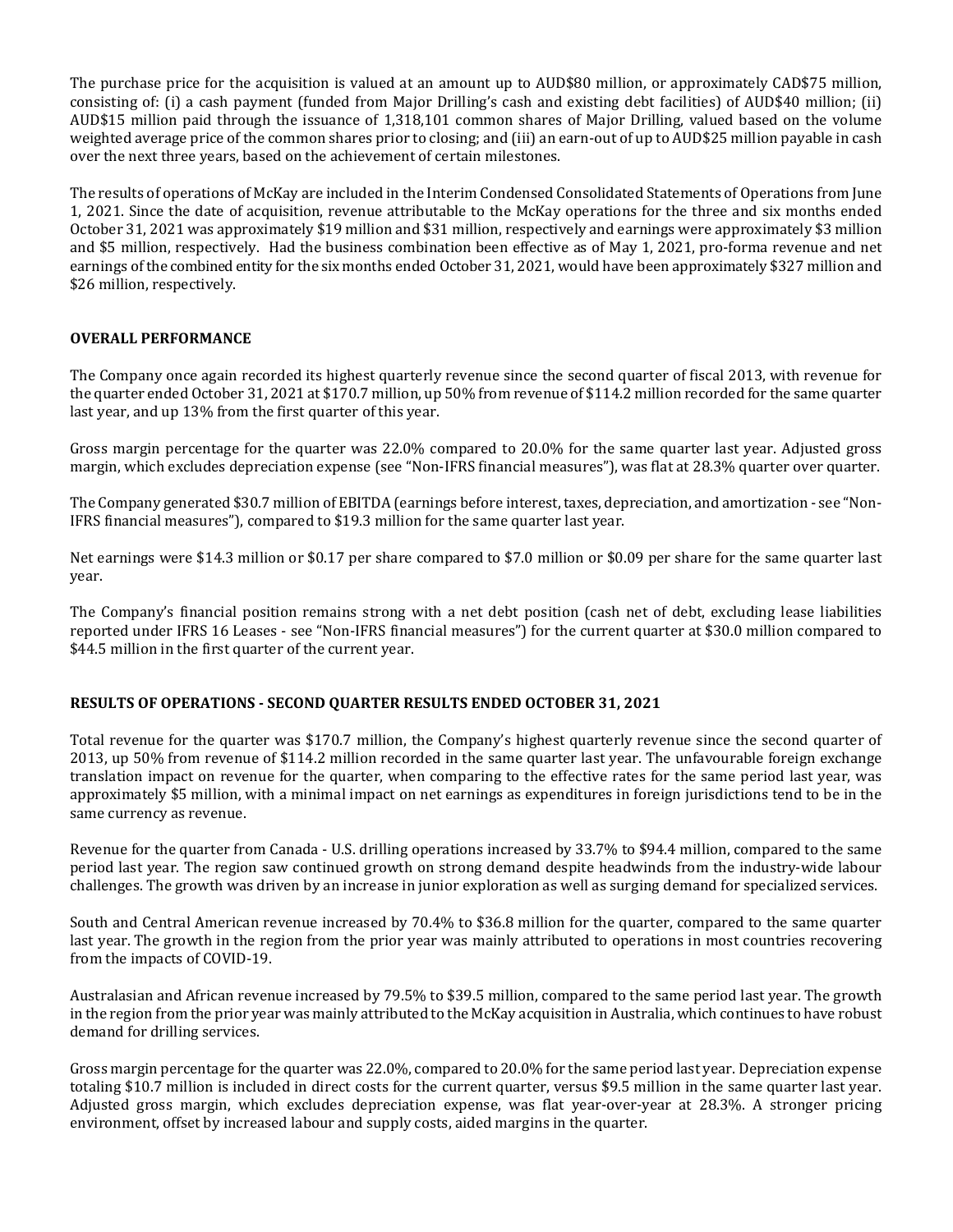General and administrative costs were \$14.1 million, an increase of \$2.5 million compared to the same quarter last year. The increase was driven by the addition of the Australian operations and inflationary wage adjustments. The prior year was reduced by funds received from government assistance programs, related to the pandemic, that are no longer in place in the current quarter.

The income tax provision for the quarter was an expense of \$4.5 million compared to an expense of \$2.0 million for the prior year period. The increase in the tax expense was related to an increase in overall profitability from the prior year.

Net earnings were \$14.3 million or \$0.17 per share (\$0.17 per share diluted) for the quarter, compared to \$7.0 million or \$0.09 per share (\$0.09 per share diluted) for the prior year quarter.

# **RESULTS OF OPERATIONS – YEAR TO DATE ENDED OCTOBER 31, 2021**

Total revenue for the year was \$321.7 million, up 58% from revenue of \$203.6 million recorded in the previous year, which was impacted by COVID-19. The unfavourable foreign exchange translation impact on revenue for the year, when comparing to the effective rates for the previous year, was approximately \$14 million, with a minimal impact on net earnings as expenditures in foreign jurisdictions tend to be in the same currency as revenue.

Revenue for the year from Canada – U.S. drilling operations increased by 54% to \$179.2 million, compared to the previous year. The demand for drilling services remains robust in this region, driven by increased exploration budgets from senior and intermediates, and the resurgence of junior financings that have led to increased activity levels from the prior year.

South and Central American revenue increased by 75% to \$72.0 million for the year, compared to the previous year. The growth in the region from the prior year was mainly attributed to operations in most countries recovering from the impacts of COVID-19.

Australasian and African revenue increased by 54% to \$70.5 million, compared to the previous year. The McKay acquisition is the main driver behind the region's growth year to date compared to the same period last year.

Gross margin percentage for the year was 21.1%, compared to 18.7% for the previous year. Depreciation expense totaling \$20.0 million is included in direct costs for the current quarter, versus \$19.2 million in the prior year. Adjusted gross margin, which excludes depreciation expense, was 27.3% for the year, compared to 28.1% for the prior year. Margins were impacted by increased labour and supply costs, however the stronger pricing environment established late in the first quarter has offset this cost inflation.

General and administrative costs were \$27.7 million, an increase of \$4.9 million, compared to the previous year. The increase is driven by the addition of the Australian operations and inflationary wage adjustments to start the new fiscal year. Also, certain cost cutting measures and government assistance programs used to navigate the pandemic in the prior year are no longer in place as the Company shifts towards a growth phase.

The income tax provision for the year was an expense of \$7.2 million, compared to an expense of \$3.2 million for the prior year. The increase in the tax expense was related to an increase in overall profitability from the prior year.

Net earnings were \$25.4 million or \$0.31 per share (\$0.31 per share diluted) for the year, compared to \$9.2 million or \$0.11 per share (\$0.11 per share diluted) for the prior year.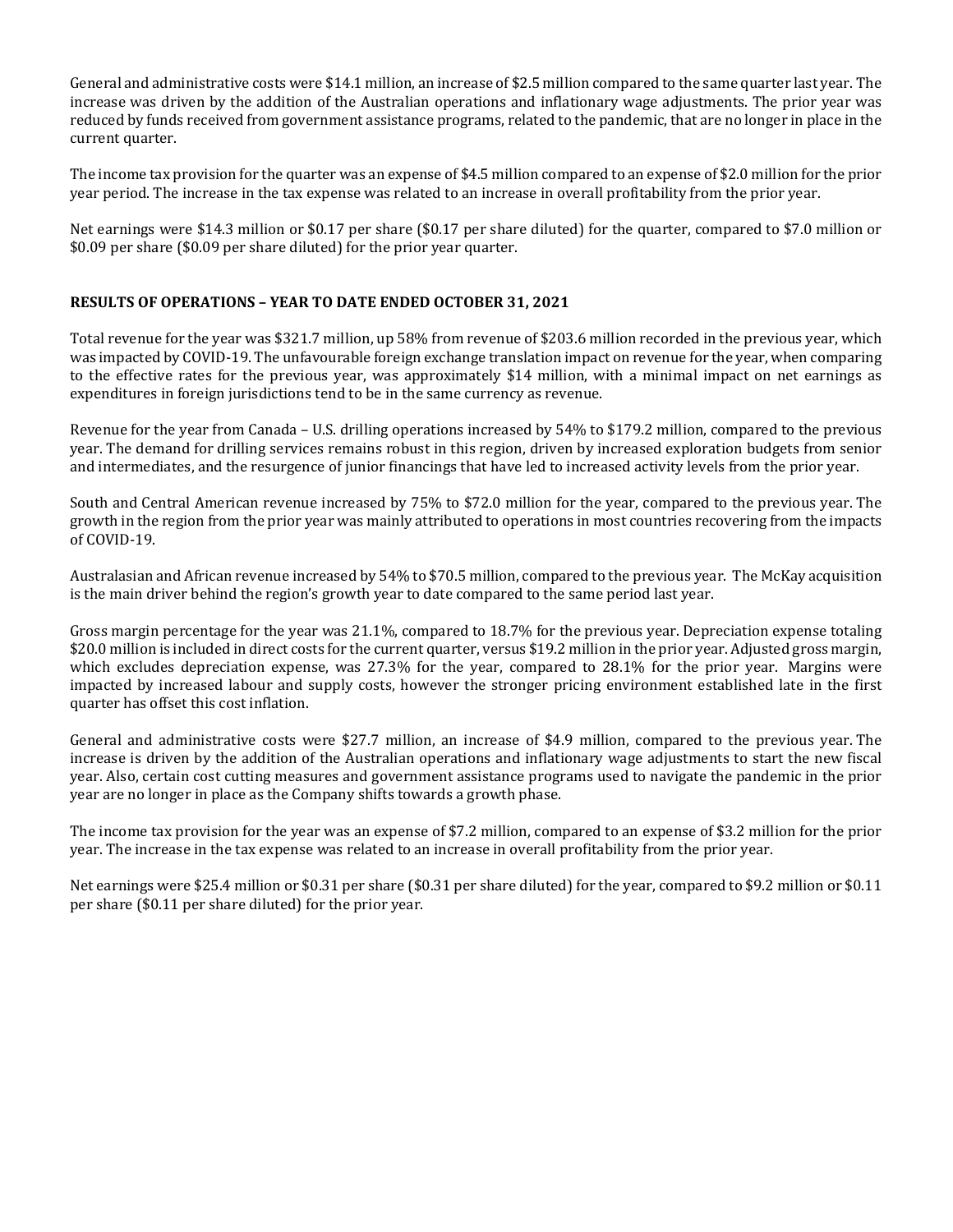### **SUMMARY OF QUARTERLY RESULTS**

| (in \$000s CAD, except per<br>share) | Fiscal 2022 |           |           | Fiscal 2021 |                |          | Fiscal 2020 |                |
|--------------------------------------|-------------|-----------|-----------|-------------|----------------|----------|-------------|----------------|
|                                      | Q2          | Q1        | 04        | 03          | Q <sub>2</sub> | Q1       | 04          | Q <sub>3</sub> |
| Revenue                              | \$170,693   | \$150,995 | \$128,117 | \$100,387   | \$114,152      | \$89,420 | \$88,784    | 81,719<br>\$   |
|                                      |             |           |           |             |                |          |             |                |
| Gross profit                         | 37,538      | 30,360    | 15,053    | 11,058      | 22,852         | 15,125   | 9,401       | 5,166          |
| Gross margin                         | 22.0%       | 20.1%     | 11.7%     | 11.0%       | 20.0%          | 16.9%    | 10.6%       | $6.3\%$        |
| Adjusted gross margin                | 28.3%       | 26.3%     | 18.4%     | 20.3%       | 28.3%          | 27.8%    | 21.5%       | 17.6%          |
|                                      |             |           |           |             |                |          |             |                |
| Net earnings (loss)                  | 14,290      | 11,060    | 2,344     | (1, 467)    | 7,009          | 2,148    | (74, 307)   | (9, 947)       |
| Per share - basic                    | 0.17        | 0.14      | 0.03      | (0.02)      | 0.09           | 0.03     | (0.92)      | (0.12)         |
| Per share - diluted                  | 0.17        | 0.13      | 0.03      | (0.02)      | 0.09           | 0.03     | (0.92)      | (0.12)         |

The third quarter (November to January) is normally the Company's weakest quarter due to the shutdown of mining and exploration activities, often for extended periods over the holiday season.

# **LIQUIDITY AND CAPITAL RESOURCES**

### *Operating activities*

The change in non-cash operating working capital items was an outflow of \$4.0 million for the quarter, compared to an inflow of \$0.4 million for the same quarter last year. The outflow of non-cash operating working capital was primarily comprised of:

- an increase in accounts receivable of \$12.0 million;
- an increase in accounts payable of \$7.5 million;
- a decrease in prepaids of \$3.0 million; and
- an increase in inventory of \$2.5 million.

Cash flow from operating activities for the quarter was an inflow of \$25.2 million, compared to an inflow of \$18.0 million in the same quarter last year.

### *Investing activities*

Capital expenditures were \$11.1 million for the quarter ended October 31, 2021, compared to \$8.0 million for the same quarter last year (which included \$1.7 million in cash payments for assets previously acquired).

The drill rig count was 603 at October 31, 2021, as the Company added 7 rigs to its fleet while disposing of 9 older and inefficient rigs.

### *Financing activities*

Under the terms of certain of the Company's debt agreements, the Company must satisfy specific financial covenants. Such agreements also limit, among other things, the Company's ability to incur additional indebtedness, create liens, engage in mergers or acquisitions or make dividend and other payments. During the period, the Company was, and continues to be, in compliance with all covenants and other conditions imposed by its debt agreements.

### Operating credit facilities

The credit facilities related to operations total \$31.4 million (\$30.0 million from a Canadian chartered bank and \$1.4 million from an American chartered bank) and are primarily secured by corporate guarantees of companies within the group, bearing interest at either the bank's prime rate plus 0.5% or the bankers' acceptance rate plus 2.0% for Canadian dollar draws, and either the bank's U.S. dollar base rate in Canada plus 0.5% or the bank's London Inter Bank Offer Rate ("LIBOR") plus 2.0% for U.S. dollar draws. The U.S. facility bears interest at the bank's LIBOR plus 2.25%. At October 31, 2021, the Company had utilized \$1.2 million of these facilities for stand-by letters of credit.

The Company also has a credit facility of \$2.3 million for credit cards for which interest rate and repayment are as per cardholder agreements.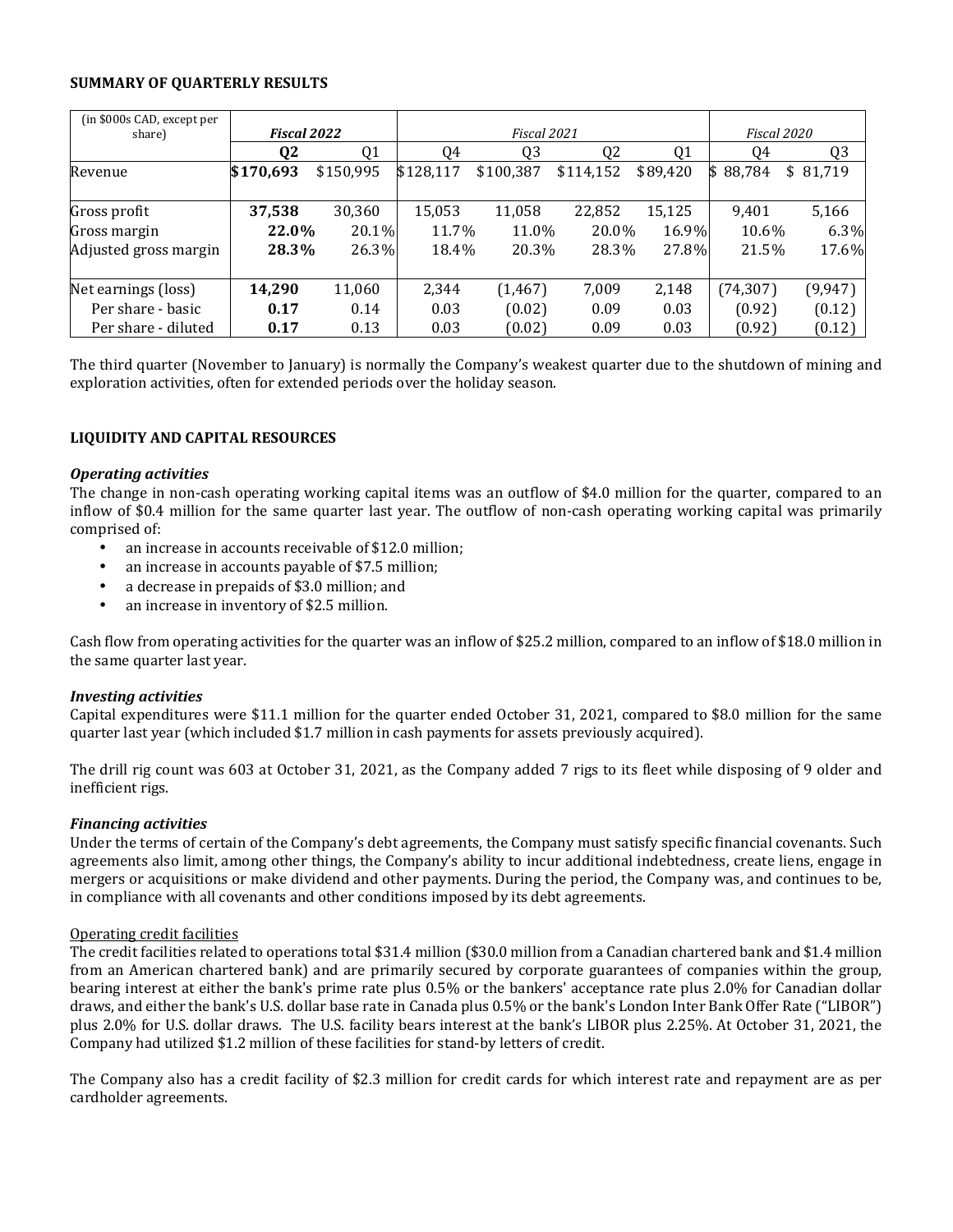### Long-term debt

Total long-term debt decreased by \$0.2 million during the quarter to \$50.0 million at October 31, 2021. The decrease relates to regular debt repayments.

As of October 31, 2021, the Company had the following long-term debt facility:

• \$75.0 million revolving term facility for financing the cost of equipment purchases or acquisition costs of related businesses. At October 31, 2021, \$50.0 million had been drawn on this facility, bearing interest at either the bank's prime rate plus 0.5% or the bankers' acceptance rate plus 2.0% for Canadian dollar draws, and either the bank's U.S. dollar base rate in Canada plus 0.5% or the bank's LIBOR plus 2.0% for U.S. dollar draws (depending on timing of draw), interest only payable in monthly installments, secured by corporate guarantees of companies within the group, maturing in October 2023.

As at October 31, 2021, there are no scheduled debt repayments for the remainder of fiscal 2022, however the Company may choose to make discretionary payments on the revolving term facility, depending on available funds.

As at October 31, 2021, the Company had unused borrowing capacity under its credit facilities of \$55.2 million and cash of \$42.7 million, for a total of \$97.9 million in available funds. The Company believes its existing cash balance, available credit facility, and expected operating cash flows, will be sufficient to fund operations, capital expenditures, contingent considerations, debt and lease obligations, currently estimated for the next twelve months.

# **OUTLOOK**

Looking back over the history of mining cycles, and considering the projected near-term supply deficit for many mining commodities, current increased drilling activities suggest that the mining industry is in the early stages of an upcycle. It is encouraging to note that some of the Company's senior gold customers are indicating higher levels of drilling activity for calendar 2022, and junior mining companies are continuing to raise capital to fund exploration programs. While most base metal companies have yet to decide on 2022 budgets, copper prices have remained at historical highs for most of calendar 2021, which the Company expects will lead to significant investments in copper and other base metal exploration projects as Major Drilling helps discover the metals that allow the world to accelerate its efforts toward decarbonization.

As availability of skilled labour remains challenging, the Company continues to aggressively and successfully invest in the recruitment and training of new drillers.

As the Company moves into the seasonally slower third quarter and enters calendar 2022, it is in a unique position to react to this market dynamic. Its financial strength has allowed the Company to invest in safety, equipment, inventory and innovation in order to meet the high standards of its customers, as well as continue to deliver results through its strategy of having rigs and inventory ready for immediate deployment to customers.

### **NON-IFRS FINANCIAL MEASURES**

The Company's financial data has been prepared in accordance with IFRS, with the exception of certain financial measures detailed below. The measures below have been used consistently by the Company's management team in assessing operational performance on both segmented and consolidated levels, and in assessing the Company's financial strength. The Company believes these non-IFRS financial measures are key, for both management and investors, in evaluating performance at a consolidated level and are commonly reported and widely used by investors and lending institutions as indicators of a company's operating performance and ability to incur and service debt, and as a valuation metric. These measures do not have a standardized meaning prescribed by IFRS and therefore may not be comparable to similarly titled measures presented by other publicly traded companies and should not be construed as an alternative to other financial measures determined in accordance with IFRS.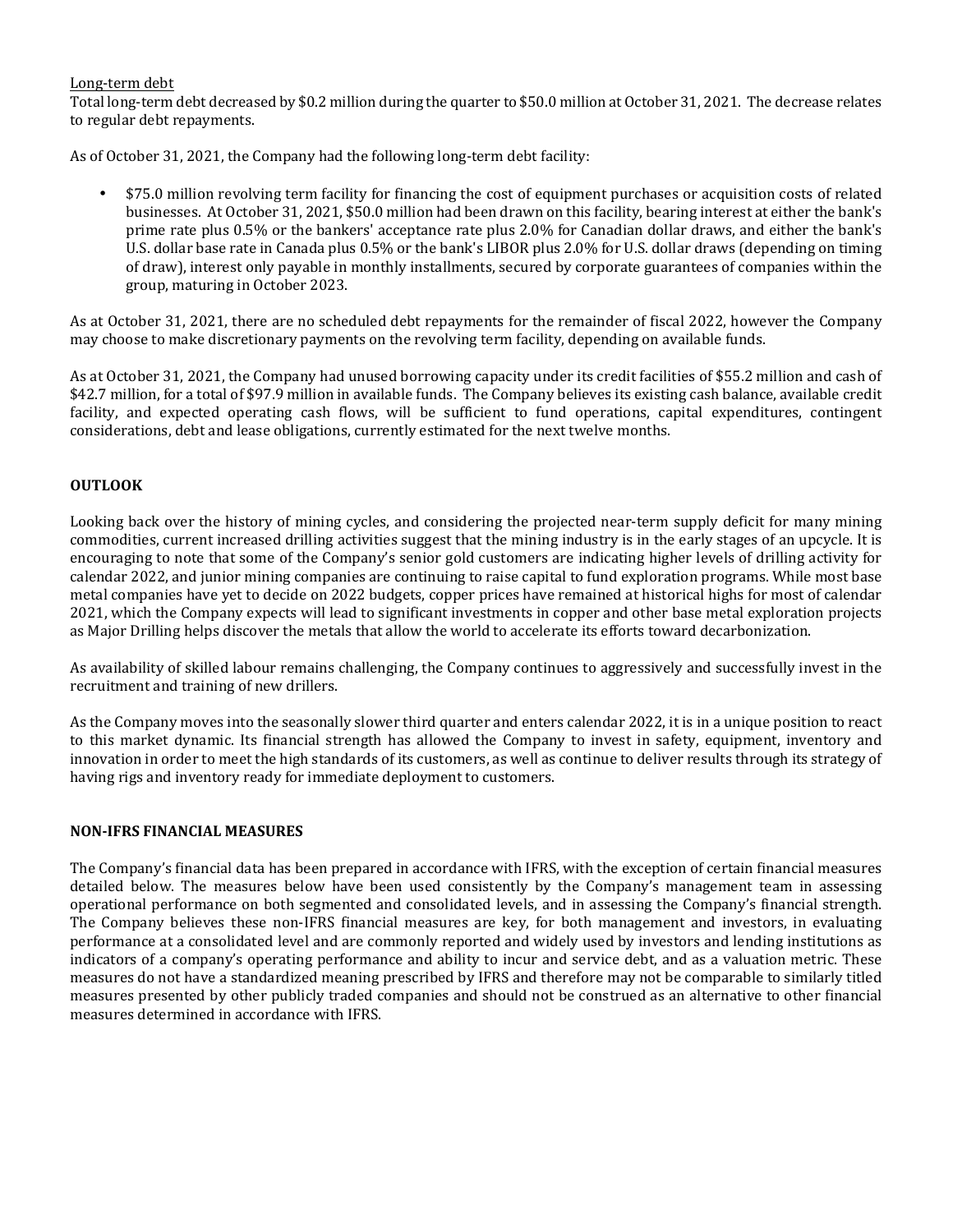### **EBITDA - earnings before interest, taxes, depreciation and amortization:**

| $(in $000s$ CAD)              | 02 2022 | 02 20 21 | <b>YTD 2022</b> | <b>YTD 2021</b> |
|-------------------------------|---------|----------|-----------------|-----------------|
|                               |         |          |                 |                 |
| Net earnings                  | 14.290  | 7.009    | 25,350          | 9,157           |
| Finance costs                 | 399     | 336      | 871             | 624             |
| Income tax provision          | 4.501   | 2.006    | 7.216           | 3,237           |
| Depreciation and amortization | 11.539  | 9.975    | 21.528          | 20,195          |
| <b>EBITDA</b>                 | 30,729  | 19,326   | 54,965          | 33,213          |

### **Adjusted gross profit/margin - excludes depreciation expense:**

| $(in $000s$ CAD)      | 02 2022 | 02 2021 | <b>YTD 2022</b> | <b>YTD 2021</b> |
|-----------------------|---------|---------|-----------------|-----------------|
| Total revenue         | 170.693 | 114,152 | 321,688         | \$203,572       |
| Less: direct costs    | 133,155 | 91,300  | 253,790         | 165,595         |
| Gross profit          | 37.538  | 22,852  | 67,898          | 37.977          |
| Add: depreciation     | 10,709  | 9,468   | 20,018          | 19,175          |
| Adjusted gross profit | 48.247  | 32,320  | 87,916          | 57,152          |
| Adjusted gross margin | 28.3%   | 28.3%   | 27.3%           | 28.1%           |

# **Net debt/net cash – cash net of debt, excluding lease liabilities reported under IFRS 16 Leases:**

| $(in $000s$ CAD)                  | October 31, 2021 | April 30, 2021 |  |  |
|-----------------------------------|------------------|----------------|--|--|
| Cash                              | 42.673           | 22,359         |  |  |
| Contingent consideration          | (22,640)         | (1,907)        |  |  |
| Current portion of long-term debt | ۰                | (356)          |  |  |
| Long-term debt                    | (50,039)         | (15, 106)      |  |  |
| Net cash (debt)                   | (30, 006)        | 4,990          |  |  |

### **FOREIGN EXCHANGE**

The Company's reporting currency is the Canadian dollar, however a significant portion of the Company's revenue and operating expenses outside of Canada are denominated in U.S. dollars, with some exposure to other currencies. The yearover-year comparisons in the growth of revenue and operating expenses have been impacted by the relative strength of the Canadian dollar against the U.S. dollar as well as these other currencies.

During the quarter, approximately 30% of revenue generated was in Canadian dollars, 50% in U.S. dollars, and the balance in other currencies. Since most of the input costs related to revenue are denominated in the same currency as the revenue, the impact on earnings is somewhat muted.

The unfavourable foreign exchange translation impact on revenue for the quarter, when comparing to the effective rates for the same quarter last year, was approximately \$5 million. The foreign exchange impact on net earnings for the quarter was negligible as net earnings tend to remain less impacted by currency fluctuations as a large proportion of costs are typically incurred in the same currency as revenue.

Currency controls and government policies in foreign jurisdictions, where a portion of the Company's business is conducted, can restrict the Company's ability to exchange such foreign currency for other currencies, such as the U.S. dollar. To mitigate this risk, the Company has adopted a policy of carrying limited foreign currencies in local bank accounts.

As at October 31, 2021, the most significant carrying amounts of net monetary assets and/or liabilities (which may include intercompany balances with other subsidiaries) that: (i) are denominated in currencies other than the functional currency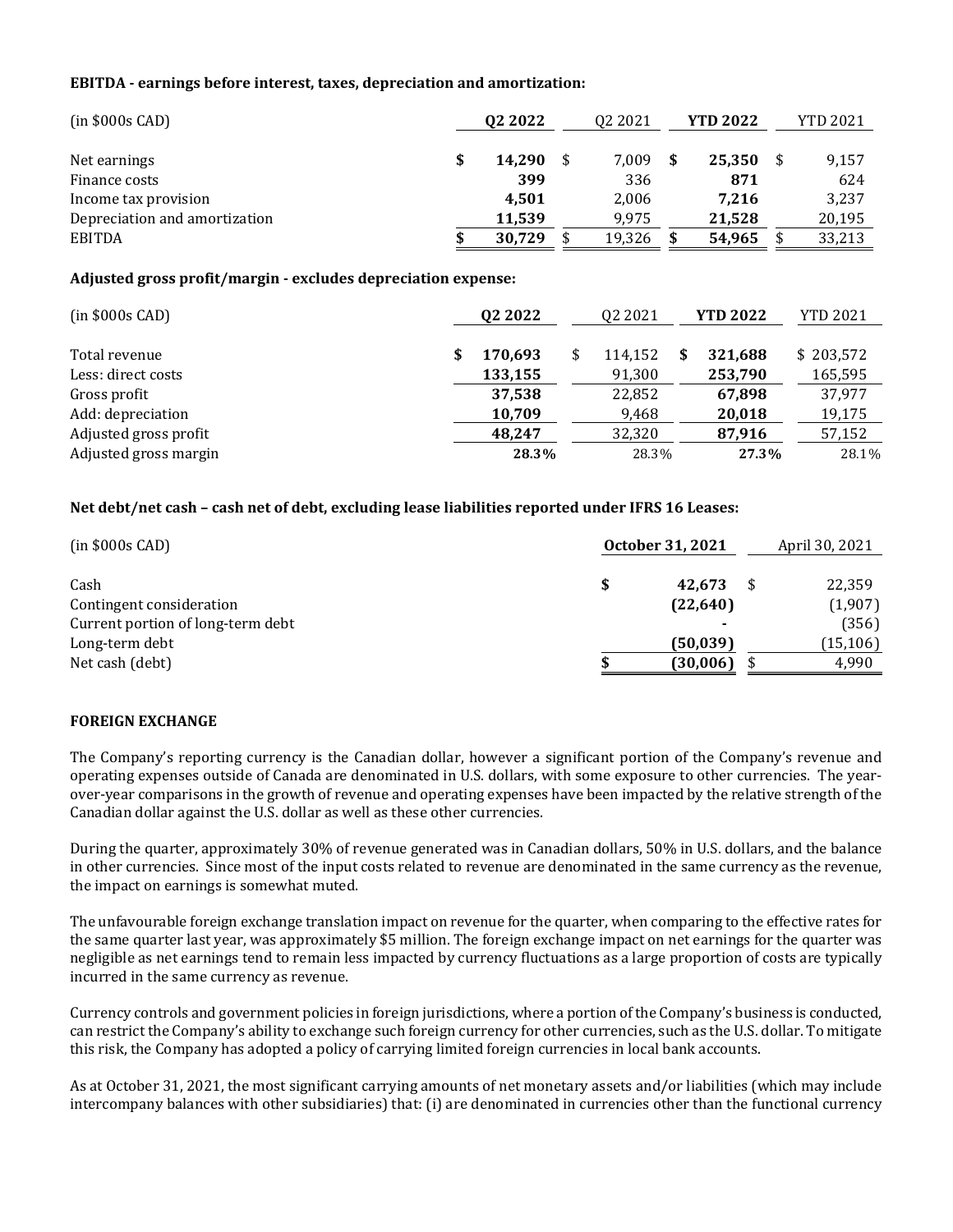of the respective Company subsidiary; and (ii) cause foreign exchange rate exposure, including the impact on earnings before income taxes ("EBIT"), if the corresponding rate changes by 10%, are as follows (in 000's CAD):

|                                       | Rate variance IDR/USD MNT/USD USD/AUD USD/CAD MZN/USD USD/ZAR ARS/USD USD/CLP USD/BRL |       |       |       |       |       |         |         |         |         | Other |
|---------------------------------------|---------------------------------------------------------------------------------------|-------|-------|-------|-------|-------|---------|---------|---------|---------|-------|
| Net exposure on<br>monetary<br>assets |                                                                                       |       |       |       |       |       |         |         |         |         |       |
| (liabilities)                         |                                                                                       | 7.130 | 6.926 | 4.375 | 1.604 | 1.355 | (1.264) | (1.299) | (3.345) | (3.387) | 1.032 |
| EBIT impact                           | $+/-10%$                                                                              | 792   | 770   | 486   | 178   | 151   | 140     | 144     | 372     | 375     | 115   |

### *Argentina currency status*

During the year, in an effort to bring inflation down and stabilize markets as the financial crisis continues in Argentina, the Argentine government imposed tighter currency controls. In an effort to prevent the flow of U.S. dollars ("USD") out of Argentina's struggling economy, earlier in the year the Argentine central bank made it more difficult for investors to buy USD and tightened controls to prevent investors from buying assets in Argentine pesos ("ARS") and then selling abroad in USD to obtain foreign currency. While the International Monetary Fund has recommended the country gradually loosen all restrictions on foreign currency exchange, the ARS has continued to devalue, therefore the Company continues to be vigilant in managing assets held in ARS.

### *Indonesia currency status*

Early in the current calendar year, the Bank of Indonesia implemented several policies to maintain exchange rate stability, including intensive monitoring of foreign exchange market transactions, moral suasion, foreign currency intervention in the domestic foreign exchange markets, and direct controls through relevant regulations. Early in the first quarter of the current fiscal year, the Bank of Indonesia strengthened the monitoring of foreign exchange transactions against the rupiah. While the Bank of Indonesia has announced that global economic recovery is expected to be lower than previously forecasted, policies remain unchanged. As these policies could delay and eventually restrict the ability to exchange the rupiah to U.S. dollars, the Company is monitoring this situation closely.

### **COMPREHENSIVE EARNINGS**

The Interim Condensed Consolidated Statements of Comprehensive Earnings for the quarter includes a \$2.5 million unrealized loss on translating the financial statements of the Company's foreign operations compared to a loss of \$2.7 million for the previous year. The change relates to translating the net assets of the Company's foreign operations, which have a functional currency other than the Canadian dollar, to the Company's Canadian dollar currency presentation.

### **GENERAL RISKS AND UNCERTAINTIES**

A complete discussion of general risks and uncertainties may be found in the Company's Annual Information Form for the most recently completed fiscal year, which can be found on the SEDAR website at www.sedar.com. The Company is not aware of any significant changes to risk factors from those disclosed at that time.

### **OFF BALANCE SHEET ARRANGEMENTS**

Except for commitments exempt from balance sheet treatment under IFRS 16 Leases, the Company does not have any off balance sheet arrangements.

# **DISCLOSURE CONTROLS AND PROCEDURES AND INTERNAL CONTROL OVER FINANCIAL REPORTING**

The Company's CEO and CFO are responsible for designing disclosure controls and procedures ("DC&P") and internal control over financial reporting ("ICFR") or causing them to be designed under their supervision. The Company's DC&P and ICFR are designed to provide reasonable assurance regarding the reliability of the Company's financial reporting and its preparation of financial statements for external purposes in accordance with International Financial Reporting Standards.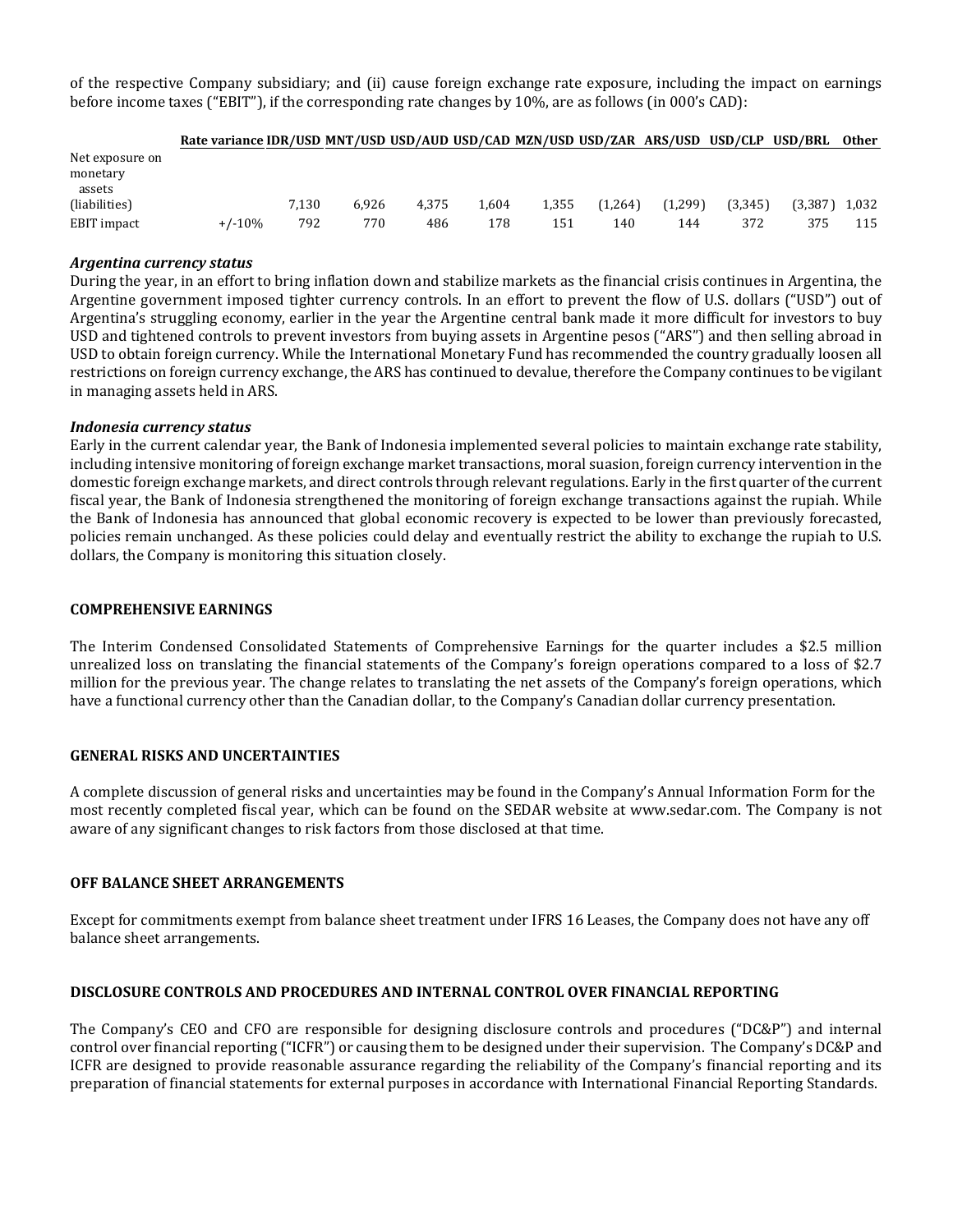Effective June 1, 2021, the Company completed the acquisition of McKay Drilling. The results of McKay's operations have been included in the Interim Condensed Consolidated Financial Statements since the date of acquisition, however, the Company has not had sufficient time to appropriately review the internal control used by McKay. The Company is in the process of integrating the McKay operation and will be expanding its DC&P and ICFR to include the McKay operation over the next year. As a result, the CEO and CFO have limited the scope of design of DC&P and testing of ICFR to exclude McKay controls, policies and procedures from the October 31, 2021 certification of internal control, in accordance with section 3.3(1)(b)of NI 52-109, which allows an issuer to limit the design of DC&P or ICFR to exclude a business that was acquired not more than 365 days before the end of the financial period to which the CEO's and CFO's certification of interim filings relates. The acquisition date financial information for McKay is included in the discussion regarding the acquisition contained in this MD&A and note 10 of the Interim Condensed Consolidated Financial Statements.

For the three and six-month periods ended October 31, 2021, there have been no changes in the Company's DC&P or ICFR that have materially affected, or are reasonably likely to materially affect, the Company's DC&P or ICFR. Accordingly, the CEO and CFO have concluded that the design and operation were effective at a reasonable level for the period covered by this report.

### *Limitations of controls and procedures*

The inherent limitations in all control systems are such that they can provide only reasonable, not absolute, assurance that all control issues and instances of fraud or error, if any, within the Company have been detected. Therefore, DC&P and ICFR have inherent limitations, regardless of how well designed, and can provide only reasonable assurance with respect to financial statement preparation and may not prevent and detect all misstatements.

### **OUTSTANDING SHARE DATA**

As of December 2, 2021, there were 82,387,554 common shares issued and outstanding in the Company. This represents an increase of 77,000 issued and outstanding shares, due to the exercise of stock options, as compared to the number reported in the Company's first quarter MD&A (reported as of September 1, 2021).

### **ADDITIONAL INFORMATION**

Additional information relating to the Company, including the Company's Annual Information Form, is available on the SEDAR website at [www.sedar.com](http://www.sedar.com/).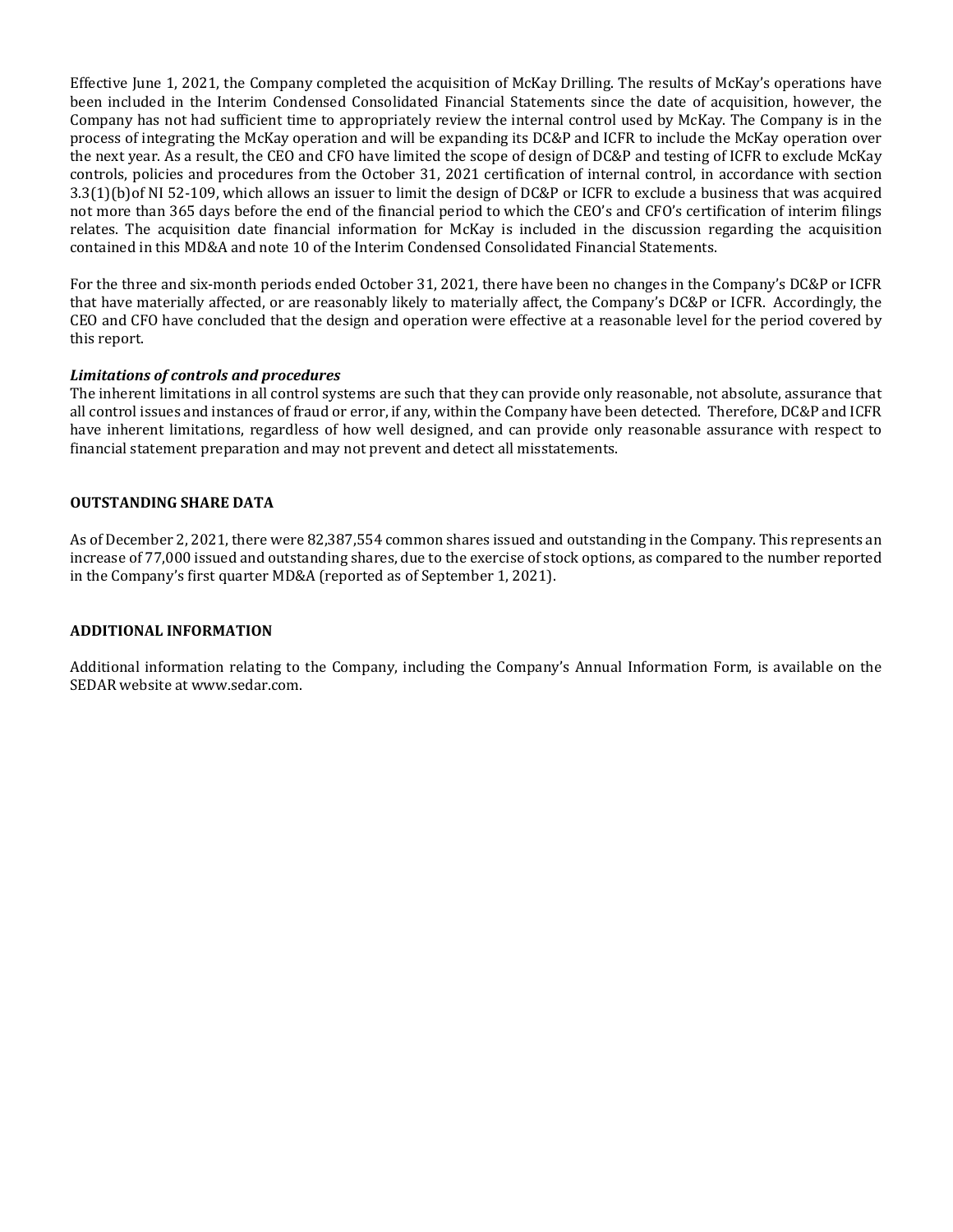# **Major Drilling Group International Inc. Interim Condensed Consolidated Statements of Operations**

**(in thousands of Canadian dollars, except per share information)**

**(unaudited)**

|                                                          | Three months ended<br>October 31 |    |         |    | Six months ended<br>October 31 |    |         |  |
|----------------------------------------------------------|----------------------------------|----|---------|----|--------------------------------|----|---------|--|
|                                                          | 2021                             |    | 2020    |    | 2021                           |    | 2020    |  |
| <b>TOTAL REVENUE</b>                                     | \$<br>170,693                    | \$ | 114,152 | \$ | 321,688                        | \$ | 203,572 |  |
| <b>DIRECT COSTS (note 6)</b>                             | 133,155                          |    | 91,300  |    | 253,790                        |    | 165,595 |  |
| <b>GROSS PROFIT</b>                                      | 37,538                           |    | 22,852  |    | 67,898                         |    | 37,977  |  |
| <b>OPERATING EXPENSES</b>                                |                                  |    |         |    |                                |    |         |  |
| General and administrative (note 6)                      | 14,130                           |    | 11,568  |    | 27,738                         |    | 22,794  |  |
| Other expenses                                           | 3,415                            |    | 1,584   |    | 6,022                          |    | 2,479   |  |
| (Gain) loss on disposal of property, plant and equipment | (85)                             |    | 67      |    | (409)                          |    | 11      |  |
| Foreign exchange (gain) loss                             | 888                              |    | 282     |    | 1,110                          |    | (325)   |  |
| Finance costs                                            | 399                              |    | 336     |    | 871                            |    | 624     |  |
|                                                          | 18,747                           |    | 13,837  |    | 35,332                         |    | 25,583  |  |
| <b>EARNINGS BEFORE INCOME TAX</b>                        | 18,791                           |    | 9,015   |    | 32,566                         |    | 12,394  |  |
| <b>INCOME TAX EXPENSE (RECOVERY) (note7)</b>             |                                  |    |         |    |                                |    |         |  |
| Current                                                  | 2,912                            |    | 2,063   |    | 5,344                          |    | 3,864   |  |
| Deferred                                                 | 1,589                            |    | (57)    |    | 1,872                          |    | (627)   |  |
|                                                          | 4,501                            |    | 2,006   |    | 7,216                          |    | 3,237   |  |
| <b>NET EARNINGS</b>                                      | \$<br>14,290                     | \$ | 7,009   | S  | 25,350                         |    | 9,157   |  |
|                                                          |                                  |    |         |    |                                |    |         |  |
| <b>EARNINGS PER SHARE (note 8)</b>                       |                                  |    |         |    |                                |    |         |  |
| <b>Basic</b>                                             | \$<br>0.17                       | \$ | 0.09    | \$ | 0.31                           | \$ | 0.11    |  |
| <b>Diluted</b>                                           | \$<br>0.17                       | \$ | 0.09    | \$ | 0.31                           | \$ | 0.11    |  |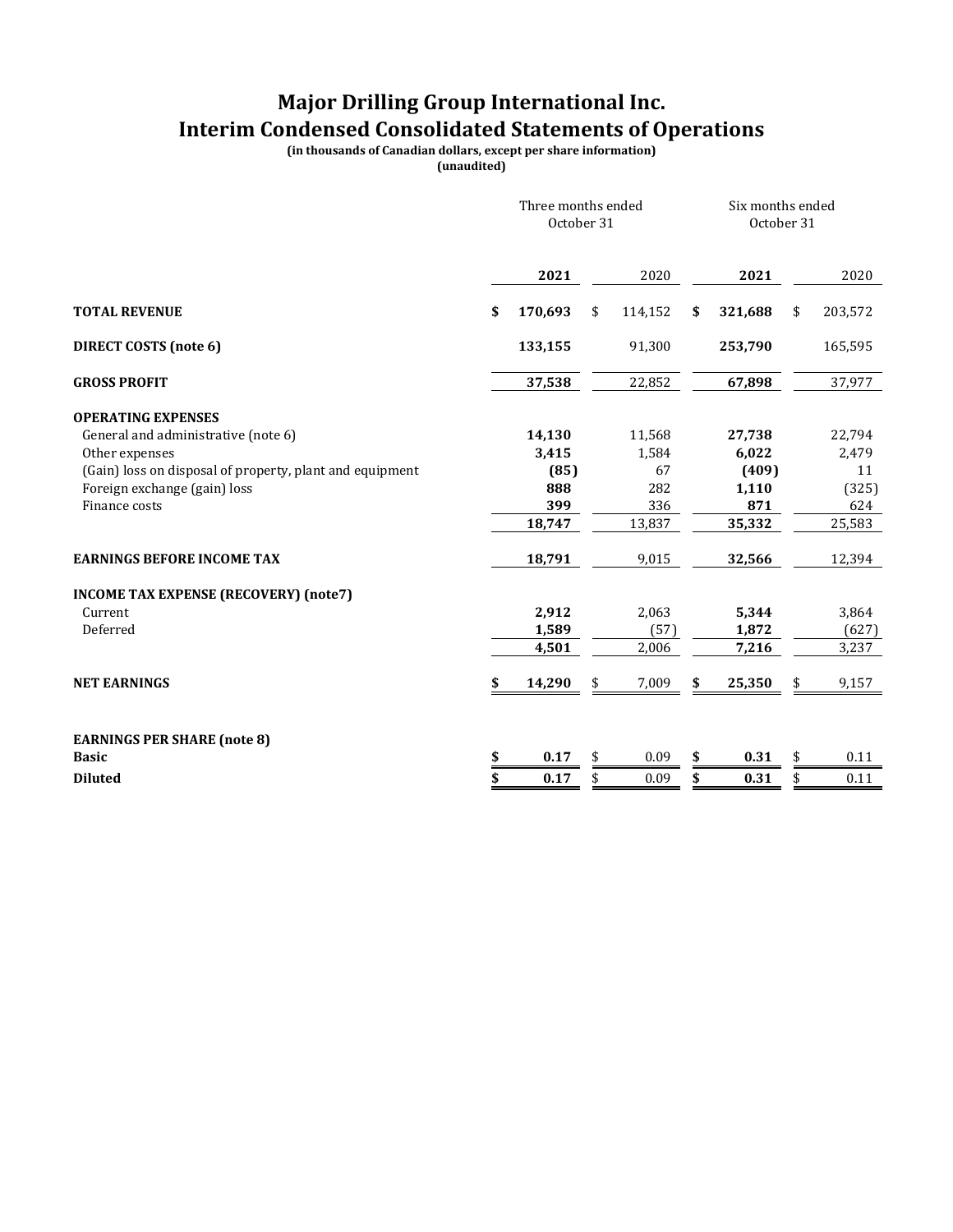# **Major Drilling Group International Inc. Interim Condensed Consolidated Statements of Comprehensive Earnings**

**(in thousands of Canadian dollars) (unaudited)**

|                                                                                                                                                                                | Three months ended<br>October 31 |    |               | Six months ended<br>October 31 |              |     |                    |
|--------------------------------------------------------------------------------------------------------------------------------------------------------------------------------|----------------------------------|----|---------------|--------------------------------|--------------|-----|--------------------|
|                                                                                                                                                                                | 2021                             |    | 2020          |                                | 2021         |     | 2020               |
| <b>NET EARNINGS</b>                                                                                                                                                            | \$<br>14,290                     | \$ | 7,009         | \$                             | 25,350       | \$  | 9,157              |
| <b>OTHER COMPREHENSIVE EARNINGS</b>                                                                                                                                            |                                  |    |               |                                |              |     |                    |
| Items that may be reclassified subsequently to profit or loss<br>Unrealized gain (loss) on foreign currency translations<br>Unrealized gain (loss) on derivatives (net of tax) | (2,518)<br>5                     |    | (2,715)<br>43 |                                | (513)<br>182 |     | (10, 805)<br>1,713 |
| <b>COMPREHENSIVE EARNINGS</b>                                                                                                                                                  | 11.777                           | S  | 4,337         |                                | 25.019       | SS. | 65                 |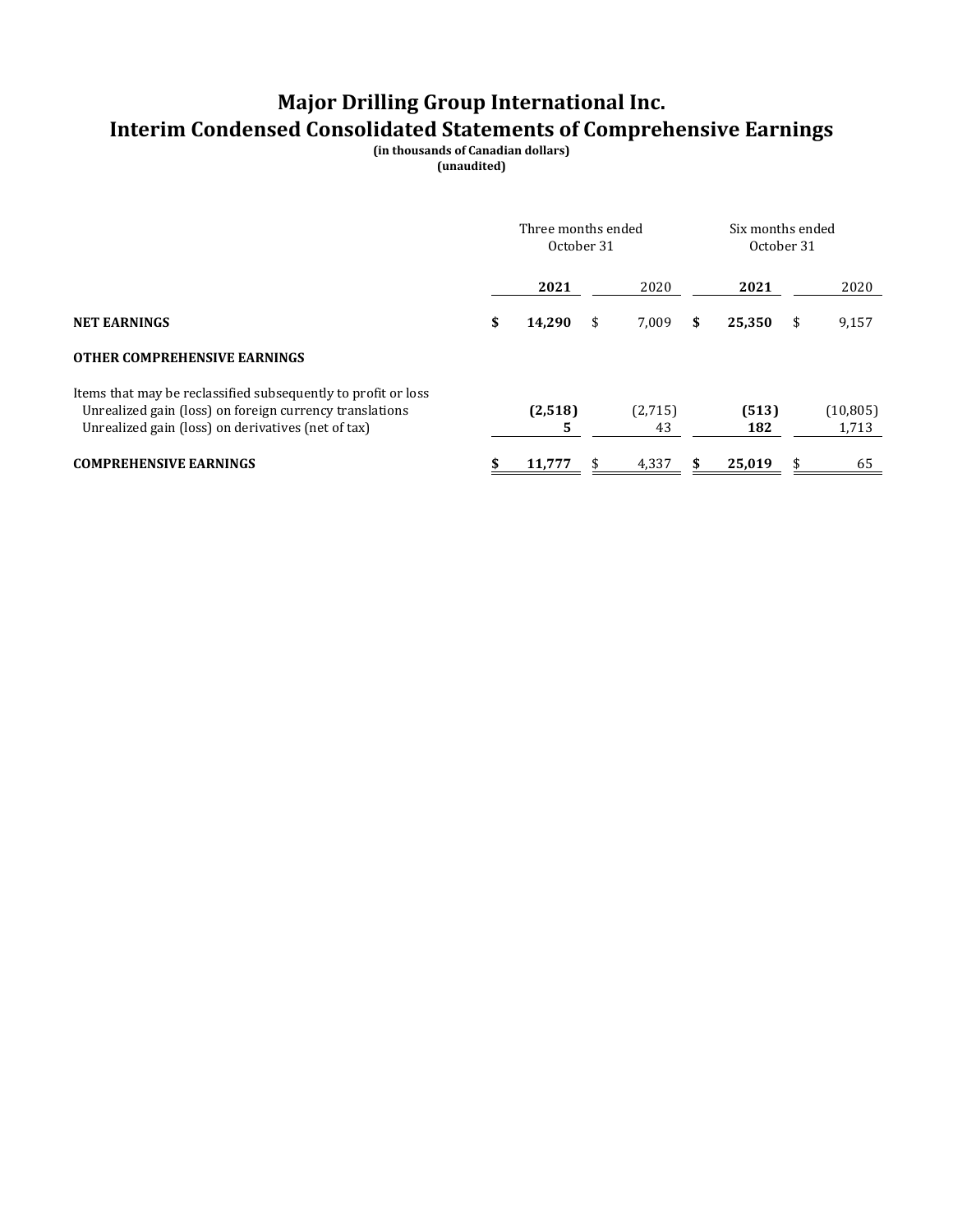# **Major Drilling Group International Inc. Interim Condensed Consolidated Statements of Changes in Equity**

**For the six months ended October 31, 2021 and 2020**

**(in thousands of Canadian dollars)**

**(unaudited)**

|                                                                                     | Share capital | Retained<br>earnings<br>(deficit) | Other<br>reserves | Share-based<br>payments reserve | Foreign currency<br>translation reserve | Total     |
|-------------------------------------------------------------------------------------|---------------|-----------------------------------|-------------------|---------------------------------|-----------------------------------------|-----------|
| <b>BALANCE AS AT MAY 1, 2020</b>                                                    | 243,189<br>\$ | \$<br>$(35,691)$ \$               | $(611)$ \$        | 8,519                           | \$<br>81,640                            | \$297,046 |
| Exercise of stock options                                                           | 41            |                                   |                   | (17)                            |                                         | 24        |
| Share-based compensation                                                            |               |                                   |                   | 149                             |                                         | 149       |
| Stock options expired/forfeited                                                     |               | 3,525                             |                   | (3, 525)                        |                                         |           |
|                                                                                     | 243,230       | (32, 166)                         | (611)             | 5,126                           | 81,640                                  | 297,219   |
| <b>Comprehensive earnings:</b><br>Net earnings<br>Unrealized gain (loss) on foreign |               | 9,157                             |                   |                                 |                                         | 9,157     |
| currency translations                                                               |               |                                   |                   |                                 | (10, 805)                               | (10, 805) |
| Unrealized gain (loss) on derivatives                                               |               |                                   | 1,713             |                                 |                                         | 1,713     |
| Total comprehensive earnings                                                        |               | 9,157                             | 1,713             |                                 | (10, 805)                               | 65        |
| <b>BALANCE AS AT OCTOBER 31, 2020</b>                                               | 243,230<br>\$ | \$<br>(23,009)                    | \$<br>1,102       | \$<br>5,126                     | \$<br>70,835                            | \$297,284 |
| <b>BALANCE AS AT MAY 1, 2021</b>                                                    | \$243,379     | \$ (22, 456) \$                   | 1,067             | \$<br>5,559                     | \$<br>52,614                            | \$280,163 |
| Share issue (note 10)                                                               | 12,911        |                                   |                   |                                 |                                         | 12,911    |
| Exercise of stock options                                                           | 3,957         |                                   |                   | (1,090)                         |                                         | 2,867     |
| Share-based compensation                                                            |               |                                   |                   | 175                             |                                         | 175       |
| Stock options expired/forfeited                                                     |               | 23                                |                   | (23)                            |                                         |           |
|                                                                                     | 260,247       | (22, 433)                         | 1,067             | 4,621                           | 52,614                                  | 296,116   |
| <b>Comprehensive earnings:</b><br>Net earnings<br>Unrealized gain (loss) on foreign |               | 25,350                            |                   |                                 |                                         | 25,350    |
| currency translations                                                               |               |                                   |                   |                                 | (513)                                   | (513)     |
| Unrealized gain (loss) on derivatives                                               |               |                                   | 182               |                                 |                                         | 182       |
| Total comprehensive earnings                                                        |               | 25,350                            | 182               |                                 | (513)                                   | 25,019    |
| <b>BALANCE AS AT OCTOBER 31, 2021</b>                                               | \$260,247     | \$<br>2,917                       | \$<br>1,249       | \$<br>4,621                     | \$<br>52,101                            | \$321,135 |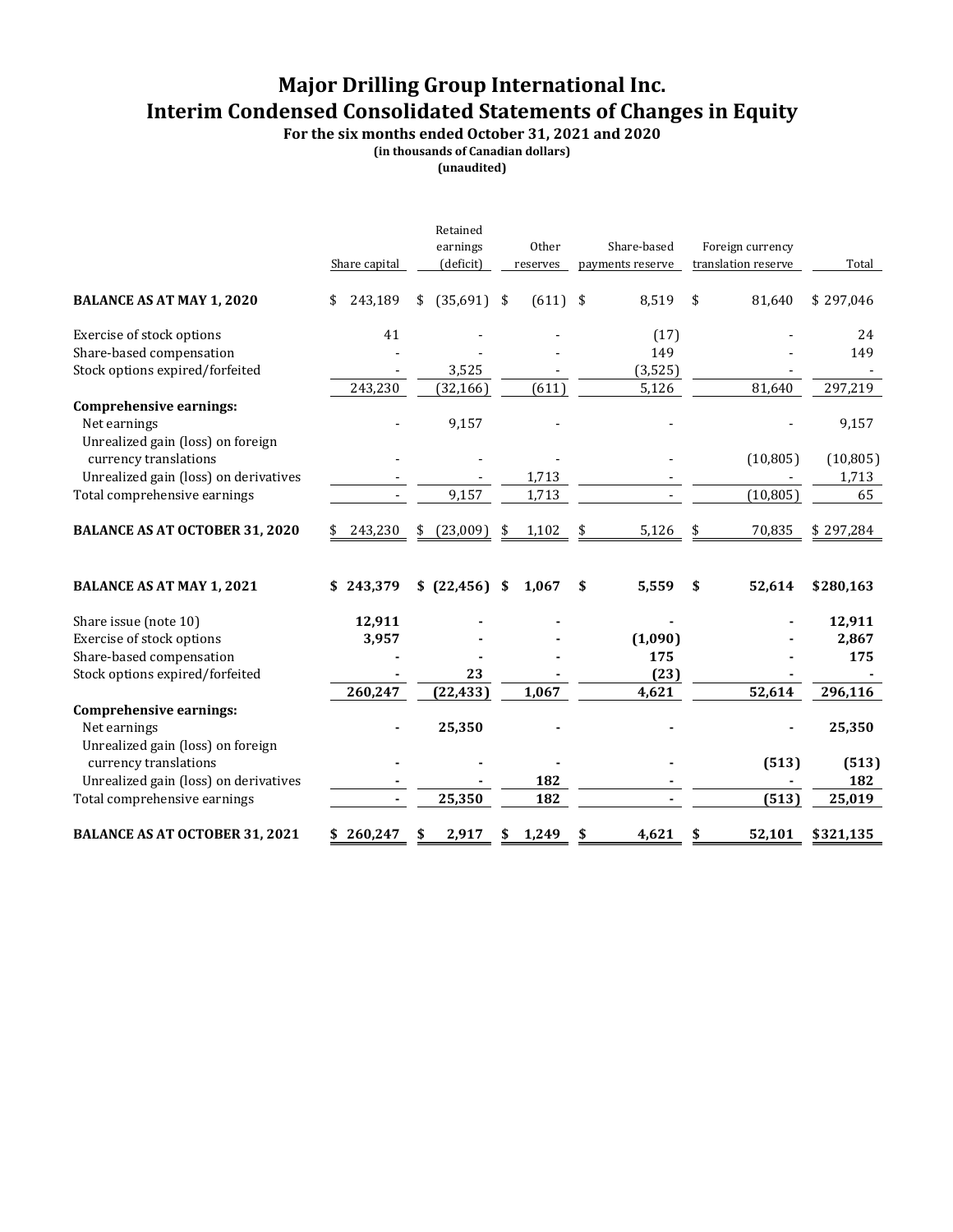# **Major Drilling Group International Inc. Interim Condensed Consolidated Statements of Cash Flows**

**(in thousands of Canadian dollars)**

**(unaudited)**

|                                                            | Three months ended<br>October 31 |           |    |           |    | Six months ended<br>October 31 |    |           |
|------------------------------------------------------------|----------------------------------|-----------|----|-----------|----|--------------------------------|----|-----------|
|                                                            |                                  | 2021      |    | 2020      |    | 2021                           |    | 2020      |
| <b>OPERATING ACTIVITIES</b>                                |                                  |           |    |           |    |                                |    |           |
| Earnings before income tax                                 | \$                               | 18,791    | \$ | 9,015     | \$ | 32,566                         | \$ | 12,394    |
| Operating items not involving cash                         |                                  |           |    |           |    |                                |    |           |
| Depreciation and amortization                              |                                  | 11,539    |    | 9,975     |    | 21,528                         |    | 20,195    |
| (Gain) loss on disposal of property, plant and equipment   |                                  | (85)      |    | 67        |    | (409)                          |    | 11        |
| Share-based compensation                                   |                                  | 97        |    | 73        |    | 175                            |    | 149       |
| Finance costs recognized in earnings before income tax     |                                  | 399       |    | 336       |    | 871                            |    | 624       |
|                                                            |                                  | 30,741    |    | 19,466    |    | 54,731                         |    | 33,373    |
| Changes in non-cash operating working capital items        |                                  | (4,035)   |    | 365       |    | (9, 421)                       |    | (12, 542) |
| Finance costs paid                                         |                                  | (399)     |    | (336)     |    | (871)                          |    | (624)     |
| Income taxes (paid) recovered                              |                                  | (1, 139)  |    | (1, 541)  |    | (2, 439)                       |    | (2, 865)  |
| Cash flow from (used in) operating activities              |                                  | 25,168    |    | 17,954    |    | 42,000                         |    | 17,342    |
| <b>FINANCING ACTIVITIES</b>                                |                                  |           |    |           |    |                                |    |           |
| Repayment of lease liabilities                             |                                  | (228)     |    | (488)     |    | (670)                          |    | (798)     |
| Repayment of long-term debt                                |                                  | (83)      |    | (15,250)  |    | (355)                          |    | (35,501)  |
| Issuance of common shares due to exercise of stock options |                                  | 507       |    | 24        |    | 2,867                          |    | 24        |
| Proceeds from draw on long-term debt                       |                                  |           |    |           |    | 35,000                         |    |           |
| Cash flow from (used in) financing activities              |                                  | 196       |    | (15, 714) |    | 36,842                         |    | (36, 275) |
| <b>INVESTING ACTIVITIES</b>                                |                                  |           |    |           |    |                                |    |           |
| Business acquisitions (net of cash acquired) (note 10)     |                                  | (181)     |    |           |    | (38,050)                       |    |           |
| Acquisition of property, plant and equipment (note 5)      |                                  | (11, 125) |    | (8,045)   |    | (22, 778)                      |    | (15, 544) |
| Proceeds from disposal of property, plant and equipment    |                                  | 418       |    | 191       |    | 1,781                          |    | 492       |
| Cash flow from (used in) investing activities              |                                  | (10, 888) |    | (7, 854)  |    | (59, 047)                      |    | (15, 052) |
|                                                            |                                  |           |    |           |    |                                |    |           |
| Effect of exchange rate changes                            |                                  | 727       |    | 108       |    | 519                            |    | (883)     |
| <b>INCREASE (DECREASE) IN CASH</b>                         |                                  | 15,203    |    | (5,506)   |    | 20,314                         |    | (34, 868) |
| CASH AND CASH EQUIVALENTS, BEGINNING OF THE PERIOD         |                                  | 27,470    |    | 29,071    |    | 22,359                         |    | 58,433    |
| CASH AND CASH EQUIVALENTS, END OF THE PERIOD               | \$                               | 42,673    | \$ | 23,565    | \$ | 42,673                         | \$ | 23,565    |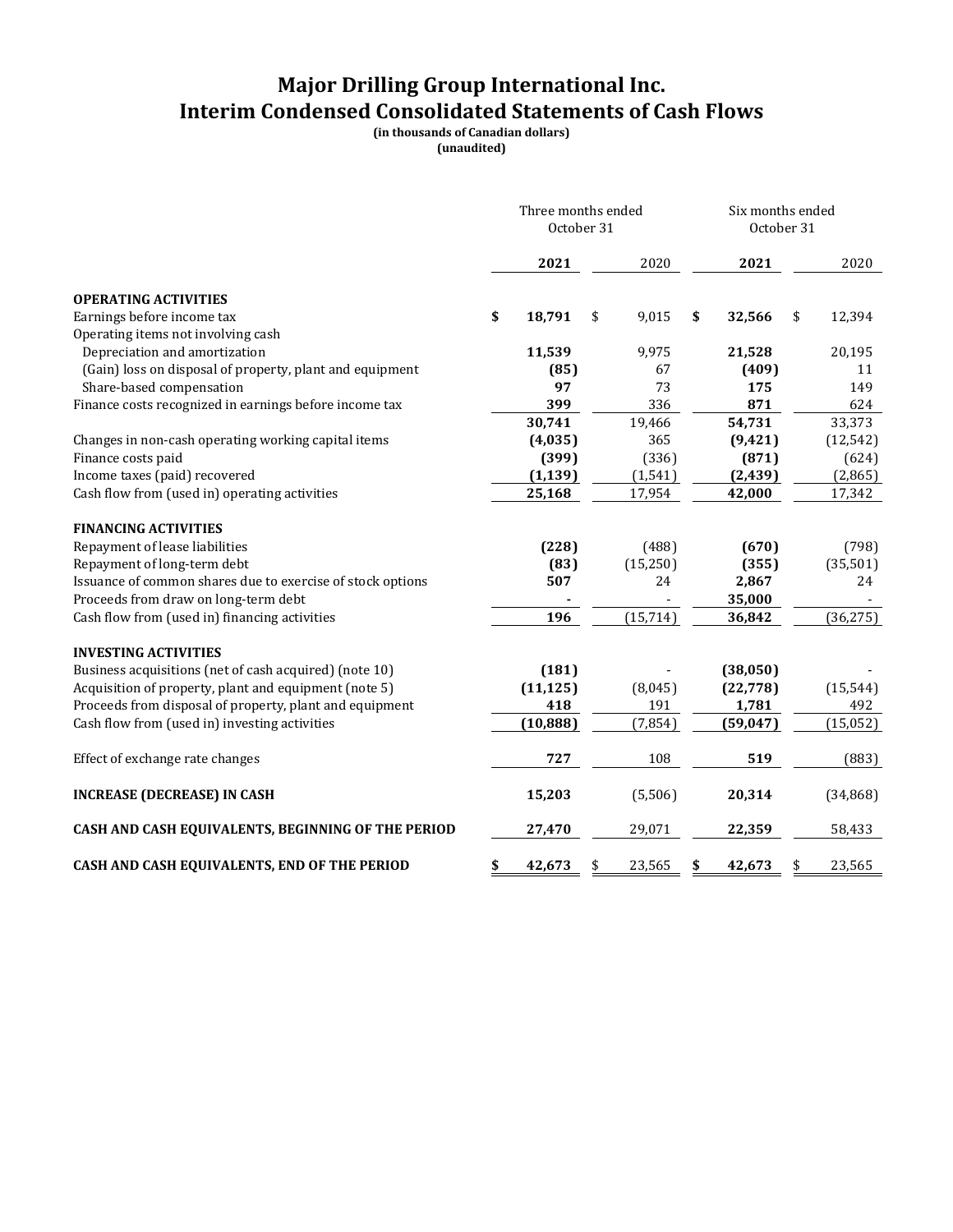# **Major Drilling Group International Inc. Interim Condensed Consolidated Balance Sheets**

**As at October 31, 2021 and April 30, 2021 (in thousands of Canadian dollars) (unaudited)**

|                                                       | October 31, 2021  | April 30, 2021    |
|-------------------------------------------------------|-------------------|-------------------|
| <b>ASSETS</b>                                         |                   |                   |
| <b>CURRENT ASSETS</b>                                 |                   |                   |
| Cash                                                  | \$<br>42,673      | \$<br>22,359      |
| Trade and other receivables<br>Income tax receivable  | 134,417<br>3,465  | 102,571<br>5,973  |
| Inventories                                           | 88,973            | 85,585            |
| Prepaid expenses                                      | 7,774             | 6,710             |
|                                                       | 277,302           | 223,198           |
| PROPERTY, PLANT AND EQUIPMENT (note 5 and note 10)    | 189,772           | 144,382           |
| <b>RIGHT-OF-USE ASSETS</b>                            | 6,201             | 3,773             |
| DEFERRED INCOME TAX ASSETS                            | 3,988             | 8,903             |
| <b>GOODWILL</b> (note 10)                             | 23,207            | 7,708             |
| <b>INTANGIBLE ASSETS (note 10)</b>                    | 5,459             | 568               |
|                                                       | \$<br>505,929     | \$<br>388,532     |
| <b>LIABILITIES</b>                                    |                   |                   |
| <b>CURRENT LIABILITIES</b>                            |                   |                   |
| Trade and other payables                              | \$<br>92,702      | \$<br>73,083      |
| Income tax payable                                    | 1,869             | 1,639             |
| Current portion of lease liabilities                  | 1,513             | 803               |
| Current portion of contingent consideration (note 10) | 6,253             |                   |
| Current portion of long-term debt                     | 102,337           | 356<br>75,881     |
|                                                       |                   |                   |
| <b>LEASE LIABILITIES</b>                              | 4,680             | 2,943             |
| <b>CONTINGENT CONSIDERATION (note 10)</b>             | 16,387            | 1,907             |
| <b>LONG-TERM DEBT (note 11)</b>                       | 50,039            | 15,106            |
| DEFERRED INCOME TAX LIABILITIES                       | 11,351            | 12,532            |
|                                                       | 184,794           | 108,369           |
| <b>SHAREHOLDERS' EQUITY</b>                           |                   |                   |
| Share capital                                         | 260,247           | 243,379           |
| Retained earnings (deficit)                           | 2,917             | (22, 456)         |
| Other reserves                                        | 1,249             | 1,067             |
| Share-based payments reserve                          | 4,621             | 5,559             |
| Foreign currency translation reserve                  | 52,101<br>321,135 | 52,614<br>280,163 |
|                                                       | 505,929<br>\$     | \$<br>388,532     |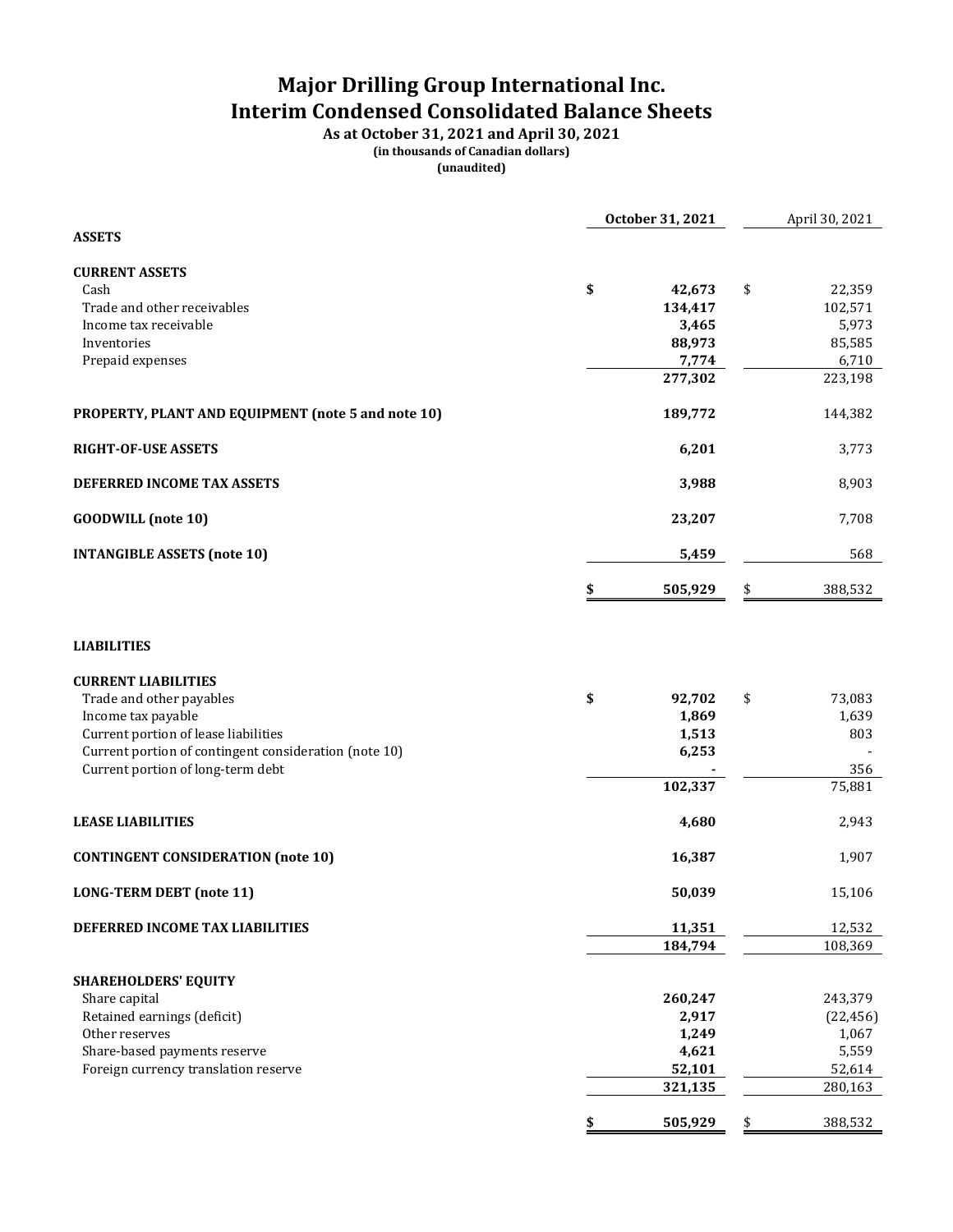#### **MAJOR DRILLING GROUP INTERNATIONAL INC. NOTES TO INTERIM CONDENSED CONSOLIDATED FINANCIAL STATEMENTS FOR THE THREE AND SIX MONTHS ENDED OCTOBER 31, 2021 AND 2020 (UNAUDITED)** (in thousands of Canadian dollars, except per share information)

### **1. NATURE OF ACTIVITIES**

Major Drilling Group International Inc. (the "Company") is incorporated under the Canada Business Corporations Act and has its head office at 111 St. George Street, Suite 100, Moncton, NB, Canada. The Company's common shares are listed on the Toronto Stock Exchange ("TSX"). The principal source of revenue consists of contract drilling for companies primarily involved in mining and mineral exploration. The Company has operations in Canada, the United States, Mexico, South America, Asia, Africa and Australia.

### **2. BASIS OF PRESENTATION**

### *Statement of compliance*

These Interim Condensed Consolidated Financial Statements have been prepared in accordance with IAS 34 Interim Financial Reporting ("IAS 34") as issued by the International Accounting Standards Board ("IASB") and using the accounting policies as outlined in the Company's annual Consolidated Financial Statements for the year ended April 30, 2021, with the exception of intangible assets acquired (see note 10).

On December 2, 2021, the Board of Directors authorized the financial statements for issue.

### *Basis of consolidation*

These Interim Condensed Consolidated Financial Statements incorporate the financial statements of the Company and entities controlled by the Company. Control is achieved when the Company is exposed or has rights to variable returns from its involvement with the investee and has the ability to affect those returns through its power over the investee.

The results of subsidiaries acquired or disposed of during the period are included in the Consolidated Statements of Operations from the effective date of acquisition or up to the effective date of disposal, as appropriate.

Intra-group transactions, balances, income and expenses are eliminated on consolidation, where appropriate.

### *Basis of preparation*

These Interim Condensed Consolidated Financial Statements have been prepared based on the historical cost basis, except for certain financial instruments that are measured at fair value, using the same accounting policies and methods of computation as presented in the Company's annual Consolidated Financial Statements for the year ended April 30, 2021.

### **3. KEY SOURCES OF ESTIMATION UNCERTAINTY AND CRITICAL ACCOUNTING JUDGMENTS**

The preparation of financial statements, in conformity with International Financial Reporting Standards ("IFRS"), requires management to make judgments, estimates and assumptions that are not readily apparent from other sources, which affect the application of accounting policies and the reported amounts of assets, liabilities, income and expenses. Actual results may differ from these estimates.

Depending on the severity and duration of disruptions caused by the COVID-19 pandemic, results could be impacted in future periods. It is not possible at this time to estimate the magnitude of such potential future impacts.

The estimates and underlying assumptions are reviewed on an ongoing basis. Revisions to accounting estimates are recognized in the period in which the estimate is revised, if the revision affects only that period, or in the period of the revision and future periods, if the revision affects both current and future periods. Significant areas requiring the use of management estimates relate to the useful lives of property, plant and equipment for depreciation purposes, property, plant and equipment and inventory valuation, determination of income and other taxes, assumptions used in the compilation of fair value of assets acquired and liabilities assumed in business acquisitions, amounts recorded as accrued liabilities, contingent consideration, allowance for impairment of trade receivables, and impairment testing of goodwill and intangible assets.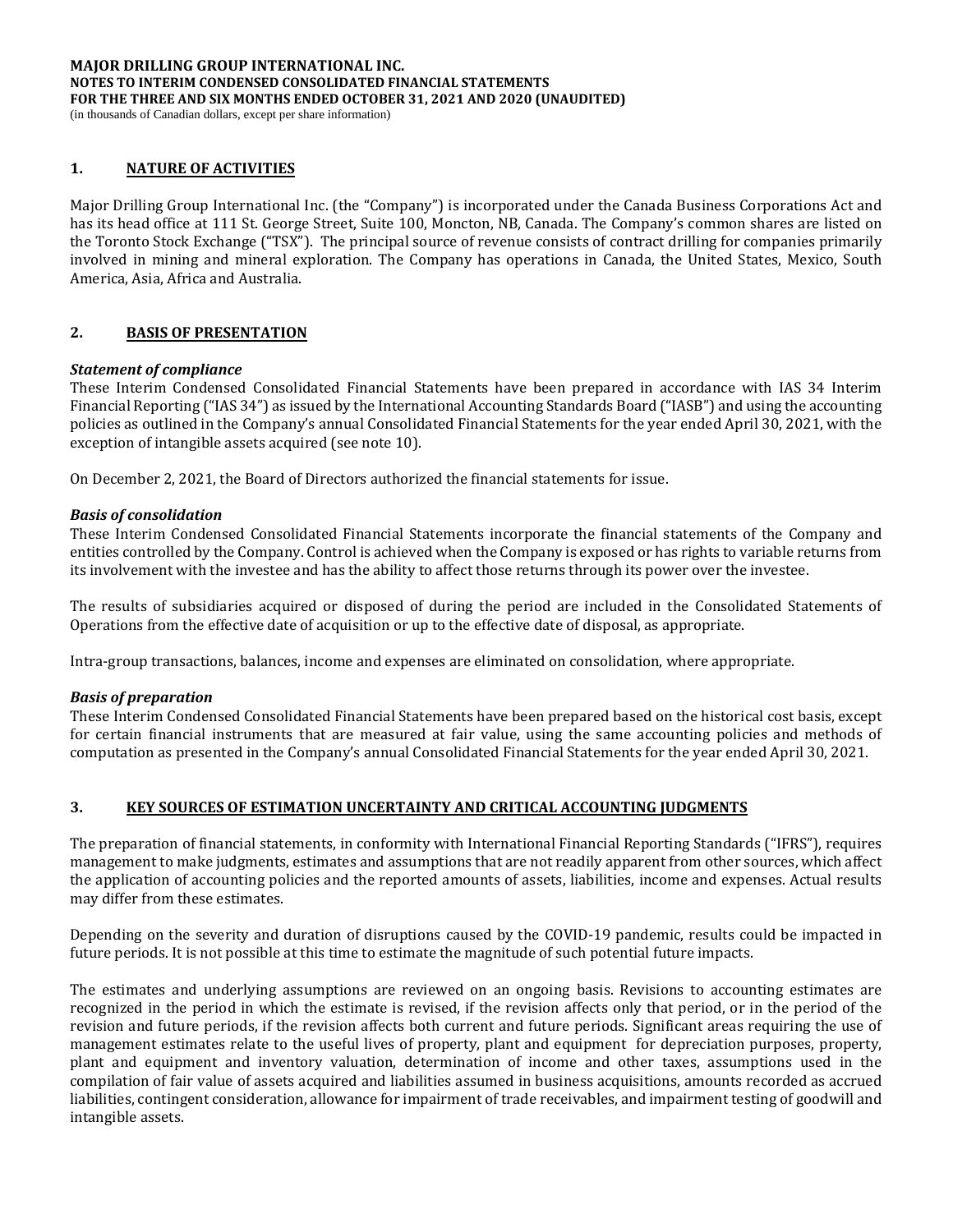(in thousands of Canadian dollars, except per share information)

### **3. KEY SOURCES OF ESTIMATION UNCERTAINTY AND CRITICAL ACCOUNTING JUDGMENTS (Continued)**

The Company applied judgment in determining the functional currency of the Company and its subsidiaries, the determination of cash-generating units ("CGUs"), the degree of componentization of property, plant and equipment, the recognition of provisions and accrued liabilities, and the determination of the probability that deferred income tax assets will be realized from future taxable earnings.

### **4. SEASONALITY OF OPERATIONS**

The third quarter (November to January) is normally the Company's weakest quarter due to the shutdown of mining and exploration activities, often for extended periods over the holiday season.

# **5. PROPERTY, PLANT AND EQUIPMENT**

Capital expenditures for the three and six months ended October 31, 2021 were \$11,125 (2020 - \$6,376) and \$22,778 (2020 - \$15,544), respectively. Cash payments for assets previously acquired for the three and six months ended October 31, 2021 were nil (2020 - \$1,669 and nil, respectively).

# **6. EXPENSES BY NATURE**

Direct costs by nature are as follows:

|                                        | Q <sub>2</sub> 20 <sub>22</sub> |         | 02 2021 |        |    | <b>YTD 2022</b> |    | <b>YTD 2021</b> |  |
|----------------------------------------|---------------------------------|---------|---------|--------|----|-----------------|----|-----------------|--|
|                                        |                                 |         |         |        |    |                 |    |                 |  |
| Depreciation                           | \$                              | 10.709  | \$      | 9.468  | -S | 20,018          |    | 19,175          |  |
| Employee salaries and benefit expenses |                                 | 61,465  |         | 41.013 |    | 117,655         |    | 71,706          |  |
| Cost of material                       |                                 | 23,871  |         | 16.297 |    | 46.624          |    | 31,452          |  |
| <b>Other</b>                           |                                 | 37,110  |         | 24,522 |    | 69.493          |    | 43,262          |  |
|                                        |                                 | 133,155 |         | 91,300 | \$ | 253,790         | \$ | 165,595         |  |

General and administrative expenses by nature are as follows:

|                                           | 02 2022      |      | 02 2021 |  | YTD 2022 |   | <b>YTD 2021</b> |  |
|-------------------------------------------|--------------|------|---------|--|----------|---|-----------------|--|
|                                           |              |      |         |  |          |   |                 |  |
| Amortization of intangible assets         | \$<br>369    | - \$ | 94 \$   |  | 648      | S | 189             |  |
| Depreciation of right-of-use assets       | 299          |      | 285     |  | 613      |   | 585             |  |
| Depreciation other                        | 162          |      | 128     |  | 249      |   | 246             |  |
| Employee salaries and benefit expenses    | 7,605        |      | 6,683   |  | 15,468   |   | 13,049          |  |
| Other general and administrative expenses | 5,695        |      | 4,378   |  | 10,760   |   | 8,725           |  |
|                                           | \$<br>14,130 |      | 11,568  |  | 27,738   |   | 22.794          |  |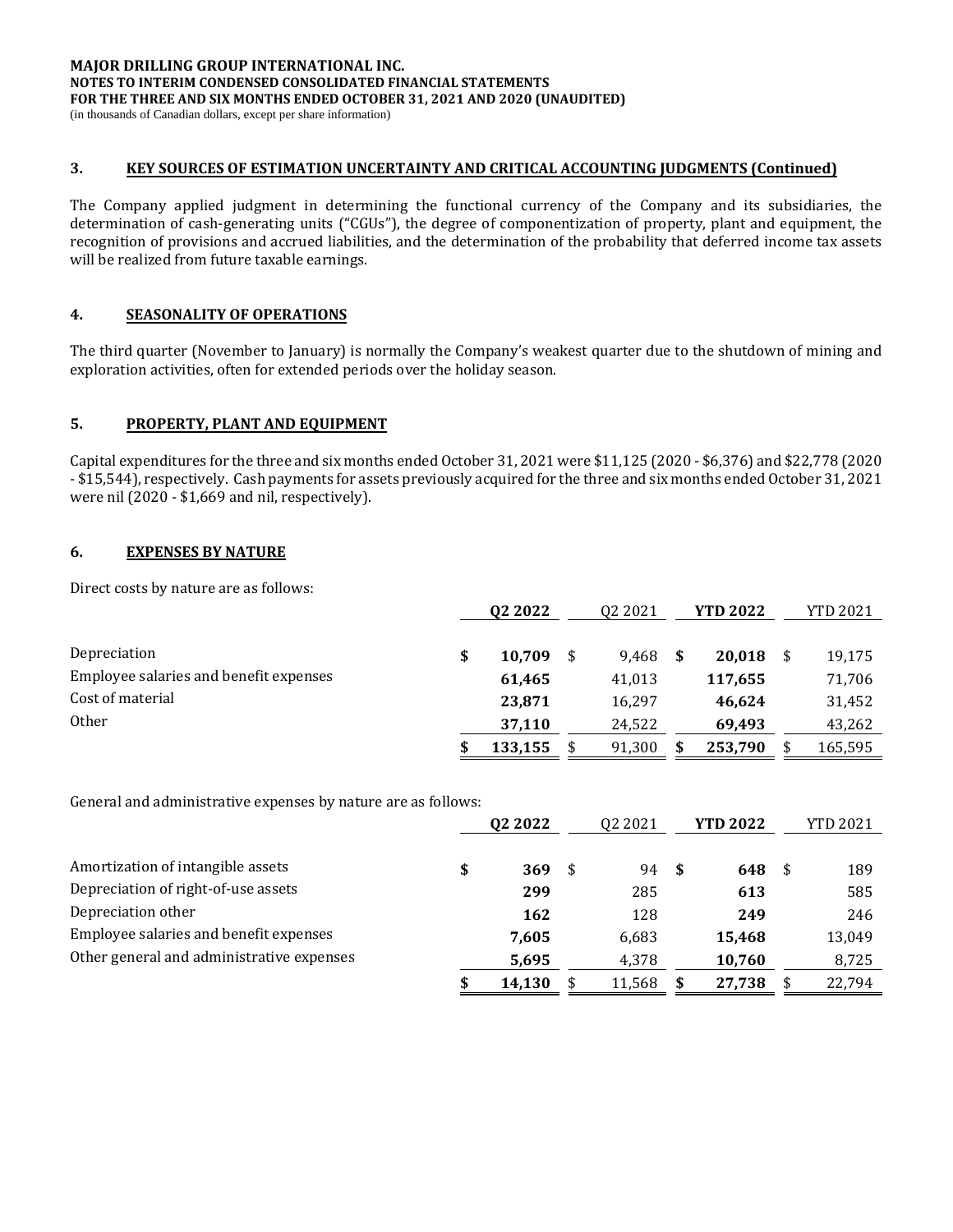(in thousands of Canadian dollars, except per share information)

### **7. INCOME TAXES**

The income tax provision for the period can be reconciled to accounting earnings before income tax as follows:

|                                                       | Q <sub>2</sub> 20 <sub>22</sub> |    | 02 20 21 |   | <b>YTD 2022</b> | YTD 2021 |          |  |
|-------------------------------------------------------|---------------------------------|----|----------|---|-----------------|----------|----------|--|
| Earnings before income tax                            | 18,791                          | \$ | 9.015    | S | 32,566          | \$       | 12,394   |  |
| Statutory Canadian corporate income tax rate          | 27%                             |    | 27%      |   | 27%             |          | 27%      |  |
| Expected income tax provision based on statutory rate | 5.074                           |    | 2.434    |   | 8.793           |          | 3,346    |  |
| Non-recognition of tax benefits related to losses     | 158                             |    | 520      |   | 647             |          | 1,362    |  |
| Utilization of previously unrecognized losses         | (1,909)                         |    | (1, 376) |   | (4,243)         |          | (1, 553) |  |
| Other foreign taxes paid                              | 308                             |    | 118      |   | 524             |          | 239      |  |
| Rate variances in foreign jurisdictions               | 164                             |    | (69)     |   | 251             |          | (232)    |  |
| Derecognition of previously recognized losses         |                                 |    |          |   | 861             |          |          |  |
| Permanent differences and other                       | 706                             |    | 379      |   | 383             |          | 75       |  |
| Income tax provision recognized in net earnings       | 4,501                           | \$ | 2.006    | S | 7.216           | \$       | 3.237    |  |

The Company periodically assesses its liabilities and contingencies for all tax years open to audit based upon the latest information available. For those matters where it is probable that an adjustment will be made, the Company records its best estimate of these tax liabilities, including related interest charges. Inherent uncertainties exist in estimates of tax contingencies due to changes in tax laws. While management believes they have adequately provided for the probable outcome of these matters, future results may include favourable or unfavourable adjustments to these estimated tax liabilities in the period the assessments are made, or resolved, or when the statutes of limitations lapse.

# **8. EARNINGS PER SHARE**

All of the Company's earnings are attributable to common shares, therefore, net earnings is used in determining earnings per share.

|                                                                      | Q <sub>2</sub> 20 <sub>22</sub> | Q <sub>2</sub> 20 <sub>21</sub> |     | <b>YTD 2022</b>  |     | <b>YTD 2021</b>  |
|----------------------------------------------------------------------|---------------------------------|---------------------------------|-----|------------------|-----|------------------|
|                                                                      |                                 |                                 |     |                  |     |                  |
| Net earnings                                                         | \$<br>14,290                    | \$<br>7,009                     | \$  | 25,350           | \$  | 9,157            |
| Weighted average number of shares:<br>Basic (000s)<br>Diluted (000s) | 82,349<br>82,753                | 80,638<br>80,806                |     | 82,040<br>82,485 |     | 80,636<br>80,700 |
| Earnings per share                                                   |                                 |                                 |     |                  |     |                  |
| Basic                                                                | \$<br>0.17                      | \$<br>0.09                      | -\$ | 0.31             | -\$ | 0.11             |
| Diluted                                                              | \$<br>0.17                      | \$<br>0.09                      | \$  | 0.31             | \$  | 0.11             |

The calculation of diluted earnings per share for the three and six months ended October 31, 2021 excludes the effect of 105,000 and 75,897 options, respectively (2020 - 997,774 and 1,469,096, respectively) as they were anti-dilutive.

The total number of shares outstanding on October 31, 2021 was 82,382,554 (2020 - 80,640,753).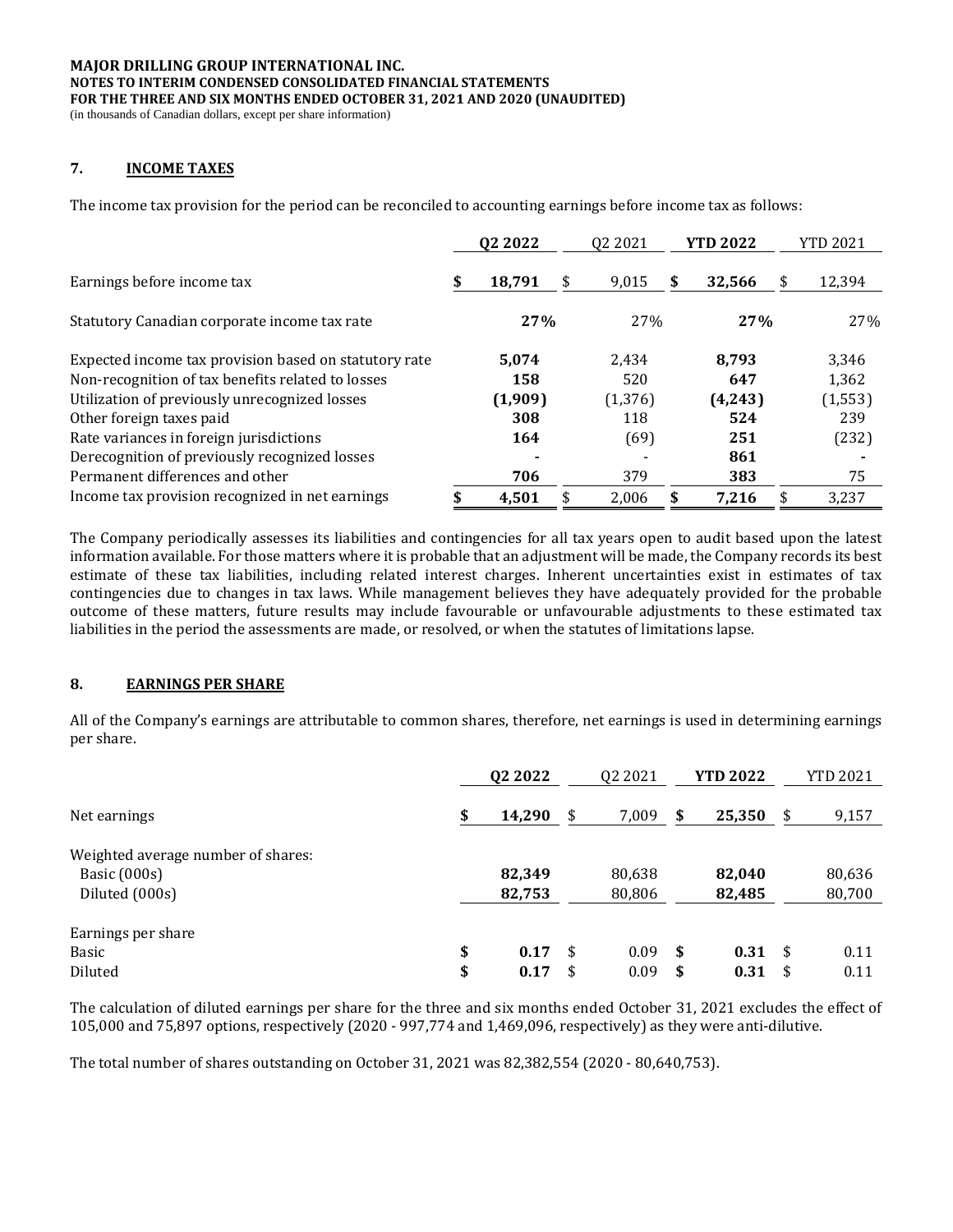(in thousands of Canadian dollars, except per share information)

### **9. SEGMENTED INFORMATION**

The Company's operations are divided into the following three geographic segments, corresponding to its management structure: Canada - U.S.; South and Central America; and Australasia and Africa. The services provided in each of the reportable segments are essentially the same. The accounting policies of the segments are the same as those described in the Company's annual Consolidated Financial Statements for the year ended April 30, 2021. Management evaluates performance based on earnings from operations in these three geographic segments before finance costs, general corporate expenses and income taxes. Data relating to each of the Company's reportable segments is presented as follows:

|                           | 02 2022      | 02 2021 | <b>YTD 2022</b> | <b>YTD 2021</b> |
|---------------------------|--------------|---------|-----------------|-----------------|
|                           |              |         |                 |                 |
| Revenue                   |              |         |                 |                 |
| Canada - U.S. $*$         | \$<br>94.390 | 70.617  | 179.249         | 116,662         |
| South and Central America | 36,784       | 21,573  | 71.974          | 41,108          |
| Australasia and Africa    | 39.519       | 21.962  | 70.465          | 45,802          |
|                           | 170,693      | 114,152 | 321,688         | 203,572         |

\*Canada - U.S. includes revenue of \$51,538 and \$33,642 for Canadian operations for the three months ended October 31, 2021 and 2020, respectively and \$98,537 and \$51,719 for the six months ended October 31, 2021 and 2020, respectively.

| Q <sub>2</sub> 20 <sub>22</sub> |     | 02 2021 |    | <b>YTD 2022</b> |     | <b>YTD 2021</b> |
|---------------------------------|-----|---------|----|-----------------|-----|-----------------|
|                                 |     |         |    |                 |     |                 |
| \$<br>13,546                    | -\$ | 8.609   | S  | 25,738          | \$. | 11,410          |
| 476                             |     | (728)   |    | 580             |     | (1,771)         |
| 8,212                           |     | 3,276   |    | 13,853          |     | 6,277           |
| 22,234                          |     | 11,157  |    | 40,171          |     | 15,916          |
| 399                             |     | 336     |    | 871             |     | 624             |
| 3,044                           |     | 1,806   |    | 6,734           |     | 2,898           |
| 4.501                           |     | 2.006   |    | 7,216           |     | 3,237           |
| 7,944                           |     | 4,148   |    | 14,821          |     | 6,759           |
| \$<br>14,290                    | S   | 7,009   | \$ | 25,350          | \$. | 9,157           |
|                                 |     |         |    |                 |     |                 |

\*\*General corporate expenses include expenses for corporate offices and stock options.

| Q <sub>2</sub> 20 <sub>22</sub> | 02 2021     | <b>YTD 2022</b> | <b>YTD 2021</b> |
|---------------------------------|-------------|-----------------|-----------------|
|                                 |             |                 |                 |
|                                 |             |                 |                 |
| \$<br>5.952                     | \$<br>4.628 | 14,367          | 12,649          |
| 1,562                           | 584         | 4.010           | 784             |
| 3,611                           | 1,164       | 4,401           | 2,111           |
| 11,125                          | 6,376       | 22,778          | 15,544          |
|                                 |             |                 |                 |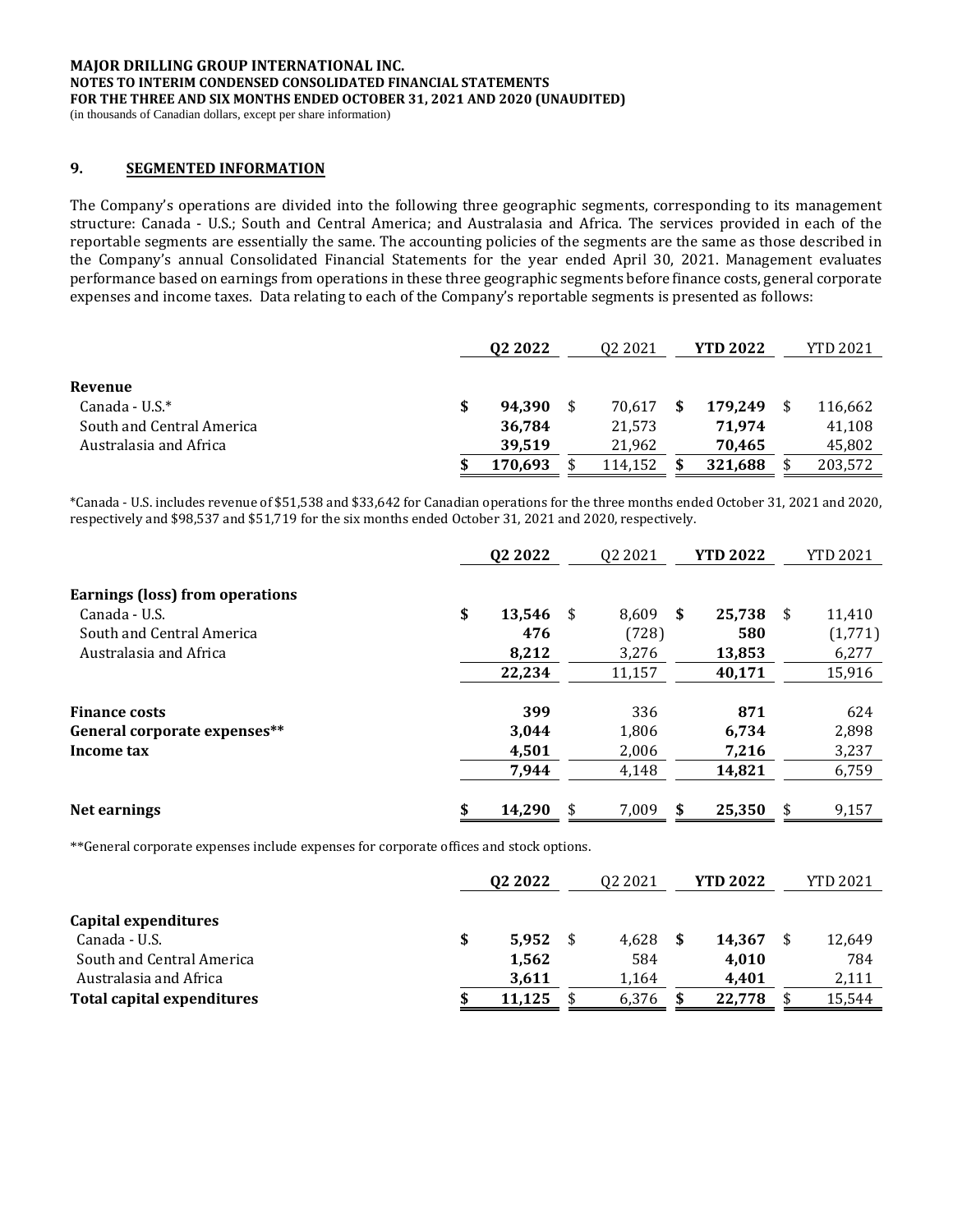#### **MAJOR DRILLING GROUP INTERNATIONAL INC. NOTES TO INTERIM CONDENSED CONSOLIDATED FINANCIAL STATEMENTS FOR THE THREE AND SIX MONTHS ENDED OCTOBER 31, 2021 AND 2020 (UNAUDITED)** (in thousands of Canadian dollars, except per share information)

## **9. SEGMENTED INFORMATION (Continued)**

|                                            | Q2 2022      | 02 2021          |               | <b>YTD 2022</b> | YTD 2021       |
|--------------------------------------------|--------------|------------------|---------------|-----------------|----------------|
| <b>Depreciation and amortization</b>       |              |                  |               |                 |                |
| Canada - U.S.                              | \$<br>5,510  | \$<br>5.098      | <sup>\$</sup> | 10,021          | \$<br>10,122   |
| South and Central America                  | 2,487        | 3,042            |               | 5,024           | 6,400          |
| Australasia and Africa                     | 3,423        | 1,774            |               | 6,307           | 3,566          |
| Unallocated and corporate assets           | 119          | 61               |               | 176             | 107            |
| <b>Total depreciation and amortization</b> | \$<br>11,539 | \$<br>9,975      | \$            | 21,528          | \$<br>20,195   |
|                                            |              | October 31, 2021 |               |                 | April 30, 2021 |
| Identifiable assets                        |              |                  |               |                 |                |
| Canada - U.S. $*$                          |              | \$               |               | \$<br>203,575   | 191,320        |
| South and Central America                  |              |                  |               | 117,615         | 99,435         |
| Australasia and Africa                     |              |                  |               | 203,249         | 111,504        |
| Unallocated and corporate liabilities      |              |                  |               | (18, 510)       | (13, 727)      |
| Total identifiable assets                  |              |                  |               | 505,929         | 388,532        |

\*Canada - U.S. includes property, plant and equipment as at October 31, 2021 of \$45,825 (April 30, 2021 - \$43,409) for Canadian operations.

### **10. BUSINESS ACQUISITION**

### *McKay Drilling PTY Limited*

Effective June 1, 2021, the Company acquired all of the issued and outstanding shares of McKay Drilling PTY Limited ("McKay"), a leading specialty drilling contractor based in Western Australia.

The acquisition was accounted for using the acquisition method. The Company acquired 20 drill rigs, support equipment and inventory, existing contracts and receivables, as well as retaining the operation's management team, and other employees, including experienced drillers.

The purchase price for the transaction was \$71,073, consisting of \$38,050 in cash (net of cash acquired), \$12,911 in Major Drilling shares and an additional payout of \$20,112 (discounted) tied to performance. The maximum amount of the contingent consideration is \$25,000 AUD, with a payout period extending over three years from the effective date of June 1, 2021, contingent upon achievement of certain milestones.

As the acquisition occurred early in the first quarter, the Company is in the process of finalizing the valuation of assets and purchase price allocation. As at October 31, 2021, the values allocated to net tangible and intangible assets are preliminary and are subject to adjustments as additional information is obtained.

Goodwill arising from this acquisition was equal to the excess of the total consideration paid over the fair value of the net assets acquired and represents the benefit of expected synergies, revenue growth, an experienced labour force and future market development.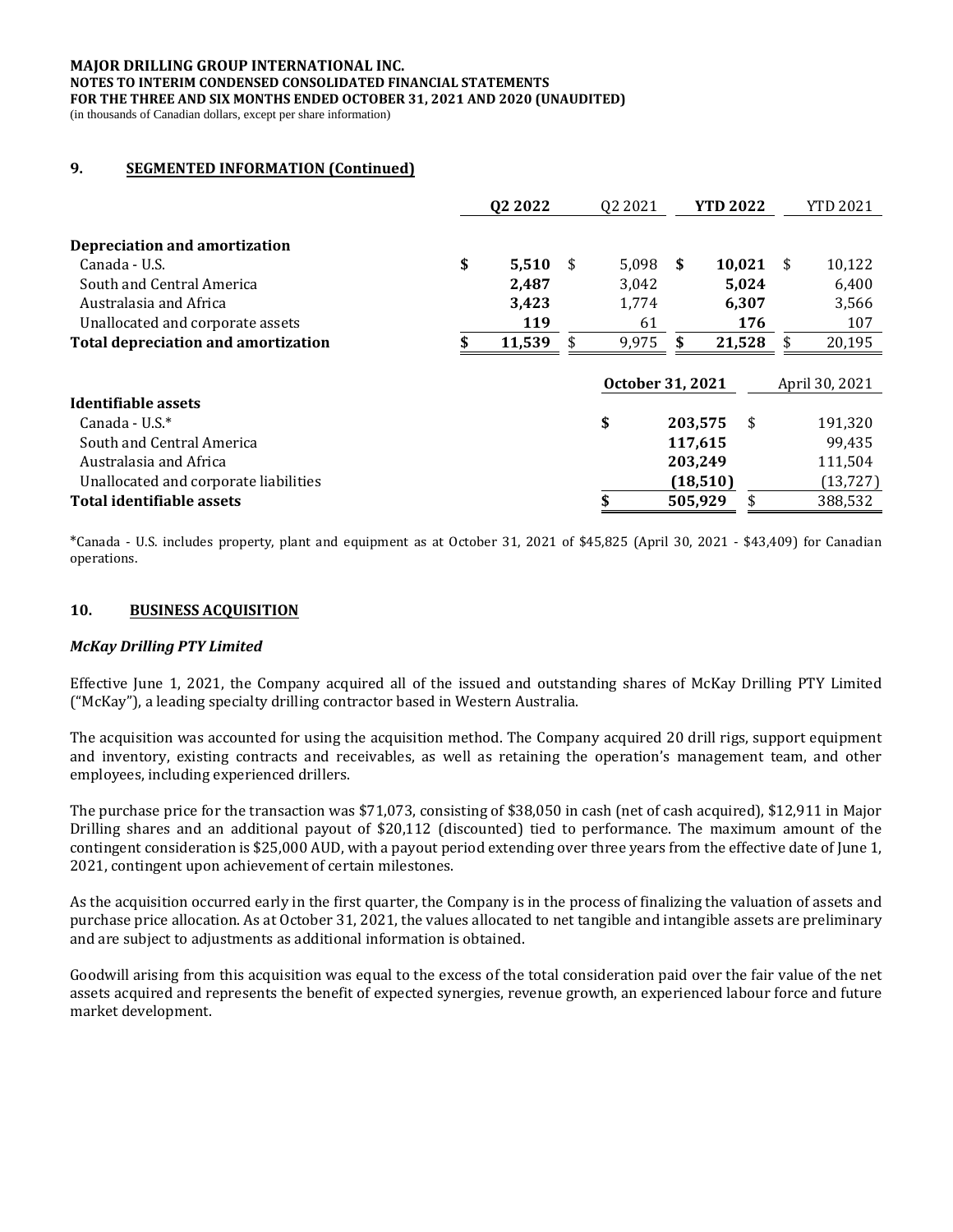#### **MAJOR DRILLING GROUP INTERNATIONAL INC. NOTES TO INTERIM CONDENSED CONSOLIDATED FINANCIAL STATEMENTS FOR THE THREE AND SIX MONTHS ENDED OCTOBER 31, 2021 AND 2020 (UNAUDITED)** (in thousands of Canadian dollars, except per share information)

## **10. BUSINESS ACQUISITION (Continued)**

The estimated net assets acquired at fair value at acquisition were as follows:

### **Net assets acquired**

| Trade and other receivables     | \$<br>10,475 |
|---------------------------------|--------------|
| Inventories                     | 1,595        |
| Prepaid expenses                | 1,773        |
| Property, plant and equipment   | 44,466       |
| Goodwill (not tax deductible)   | 15,543       |
| Intangible assets               | 5,558        |
| Trade and other payables        | (7, 379)     |
| Deferred income tax liabilities | (958)        |
| <b>Total assets</b>             | 71,073       |
| Consideration                   |              |
| Cash                            | \$<br>39,031 |
| Less: cash acquired             | (981)        |
| Contingent consideration        | 20,112       |
| <b>Shares of Major Drilling</b> | 12,911       |
| <b>Total consideration</b>      | 71,073       |

Subsequent to the date of acquisition, the trade and other receivables included in the above net assets acquired have been fully collected. Intangible assets acquired are amortized over five years.

The above consideration includes non-cash investing activities, which are not reflected in the Interim Condensed Consolidated Statements of Cash Flows, including the issuance of 1,318,101 shares of Major Drilling for a total of \$12,911, and contingent consideration of \$20,112 (discounted).

The Company incurred acquisition-related costs of \$396 relating to external legal fees and due diligence costs. These acquisition costs have been included in the other expenses line of the Interim Condensed Consolidated Statements of Operations.

The results of operations of McKay are included in the Interim Condensed Consolidated Statements of Operations from June 1, 2021. Since the date of acquisition, revenue attributable to the McKay operations for the three and six months ended October 31, 2021 was approximately \$19 million and \$31 million, respectively and earnings were approximately \$3 million and \$5 million, respectively. Had the business combination been effective as of May 1, 2021, pro-forma revenue and net earnings of the combined entity for the six months ended October 31, 2021, would have been approximately \$327 million and \$26 million, respectively.

### **11. FINANCIAL INSTRUMENTS**

### *Fair value*

The carrying values of cash, trade and other receivables, demand credit facilities and trade and other payables approximate their fair value due to the relatively short period to maturity of the instruments. The carrying value of contingent consideration and long-term debt approximates their fair value as the interest applicable is reflective of fair market rates.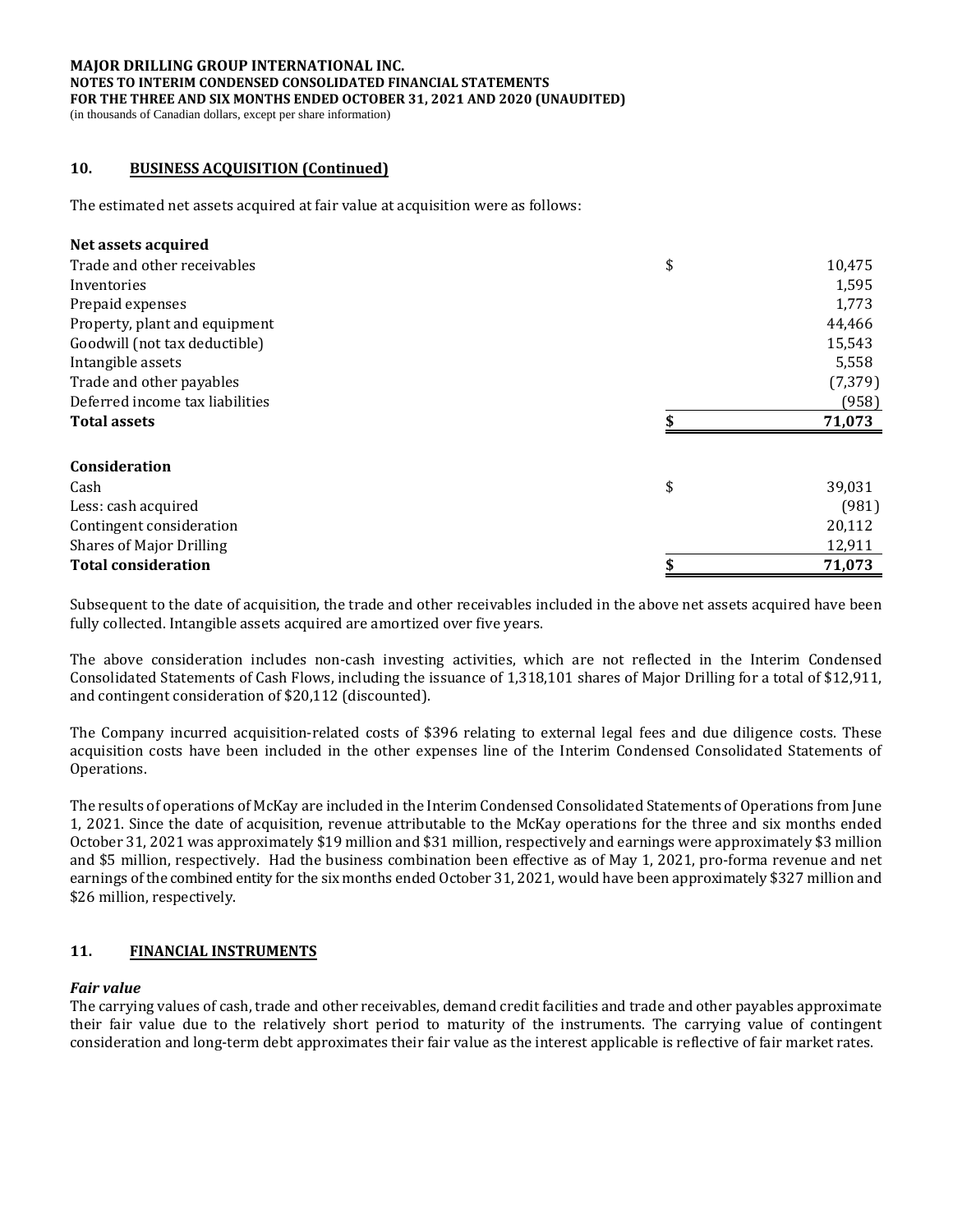(in thousands of Canadian dollars, except per share information)

### **11. FINANCIAL INSTRUMENTS (Continued)**

Financial assets and liabilities measured at fair value are classified and disclosed in one of the following categories:

- Level 1 quoted prices (unadjusted) in active markets for identical assets or liabilities;
- Level 2 inputs other than quoted prices included in level 1 that are observable for the assets or liabilities, either directly (i.e., as prices) or indirectly (i.e., derived from prices); and
- Level 3 inputs for the assets or liabilities that are not based on observable market data (unobservable inputs).

The Company has entered into certain derivative financial instruments to manage its exposure to interest rate and market risks, including an interest rate swap, with a notional value of \$15,000 maturing in May of 2022, and share-price forward contracts with a combined notional amount of \$6,216, maturing at varying dates through June 2024.

The fair value hierarchy requires the use of observable market inputs whenever such inputs exist. A financial instrument is classified to the lowest level of the hierarchy for which a significant input has been considered in measuring fair value.

The Company's derivatives, with fair values as follows, are classified as level 2 financial instruments. There were no transfers of amounts between level 1, level 2 and level 3 financial instruments for the quarter ended October 31, 2021.

|                               | October 31, 2021 |  |       |
|-------------------------------|------------------|--|-------|
| Interest rate swap            | $(39)$ \$        |  | (106) |
| Share-price forward contracts | 3.978            |  | 2,167 |

### *Credit risk*

As at October 31, 2021, 90.7% (April 30, 2021 - 93.7%) of the Company's trade receivables were aged as current and 1.2% (April 30, 2021 - 1.8%) of the trade receivables were impaired.

The movements in the allowance for impairment of trade receivables during the six and twelve-month periods were as follows:

|                                          | October 31, 2021 | April 30, 2021 |
|------------------------------------------|------------------|----------------|
|                                          |                  |                |
| <b>Opening balance</b>                   | 1.638            | 1,226          |
| Increase in impairment allowance         | 482              | 588            |
| Recovery of amounts previously impaired  | (214)            | (115)          |
| Write-off charged against allowance      | (419)            |                |
| Foreign exchange translation differences | (26)             | (61)           |
| <b>Ending balance</b>                    | 1.461            | 1,638          |

### *Foreign currency risk*

As at October 31, 2021, the most significant carrying amounts of net monetary assets and/or liabilities (which may include intercompany balances with other subsidiaries) that: (i) are denominated in currencies other than the functional currency of the respective Company subsidiary; and (ii) cause foreign exchange rate exposure, including the impact on earnings before income taxes ("EBIT"), if the corresponding rate changes by 10%, are as follows:

|                 | Rate variance IDR/USD MNT/USD USD/AUD USD/CAD MZN/USD USD/ZAR ARS/USD USD/CLP USD/BRL |       |       |       |       |       |         |         |         |         | Other |
|-----------------|---------------------------------------------------------------------------------------|-------|-------|-------|-------|-------|---------|---------|---------|---------|-------|
| Net exposure on |                                                                                       |       |       |       |       |       |         |         |         |         |       |
| monetary        |                                                                                       |       |       |       |       |       |         |         |         |         |       |
| assets          |                                                                                       |       |       |       |       |       |         |         |         |         |       |
| (liabilities)   |                                                                                       | 7.130 | 6.926 | 4.375 | 1.604 | 1,355 | (1.264) | (1,299) | (3.345) | (3.387) | 1.032 |
| EBIT impact     | $+/-10%$                                                                              | 792   | 770   | 486   | 178   | 151   | 140     | 144     | 372     | 375     | 115   |